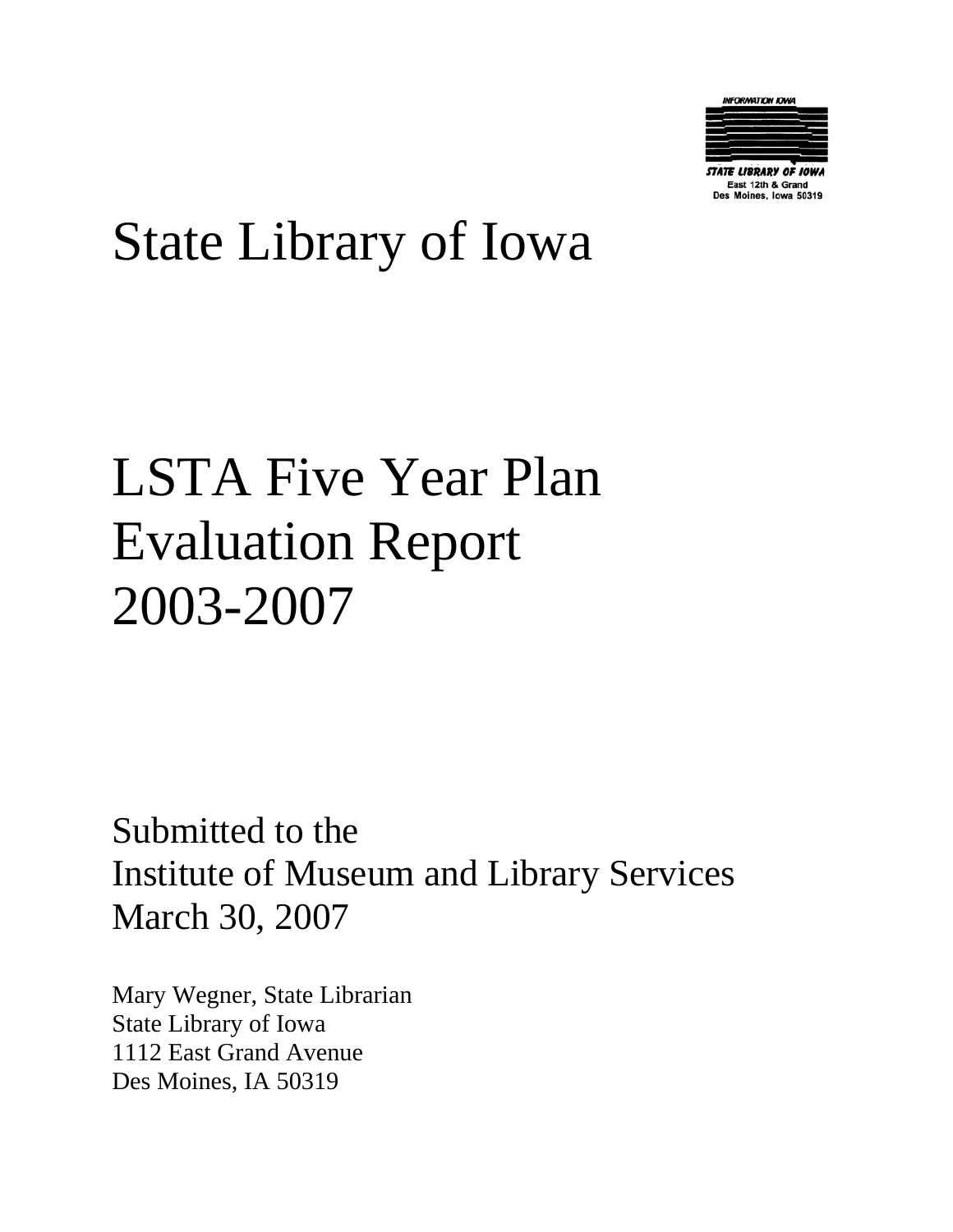# Table of Contents

- I. Introductory statement and summary of impact of IMLS funds to support State Library of Iowa services
- II. Overall report of results in achieving goals and objectives based on Five-Year Plan
- III. Results of in-depth evaluations
- IV. Progress in showing results of library initiatives or services
- V. Lessons learned
- VI. Brief description of evaluation process
- VII. Appendix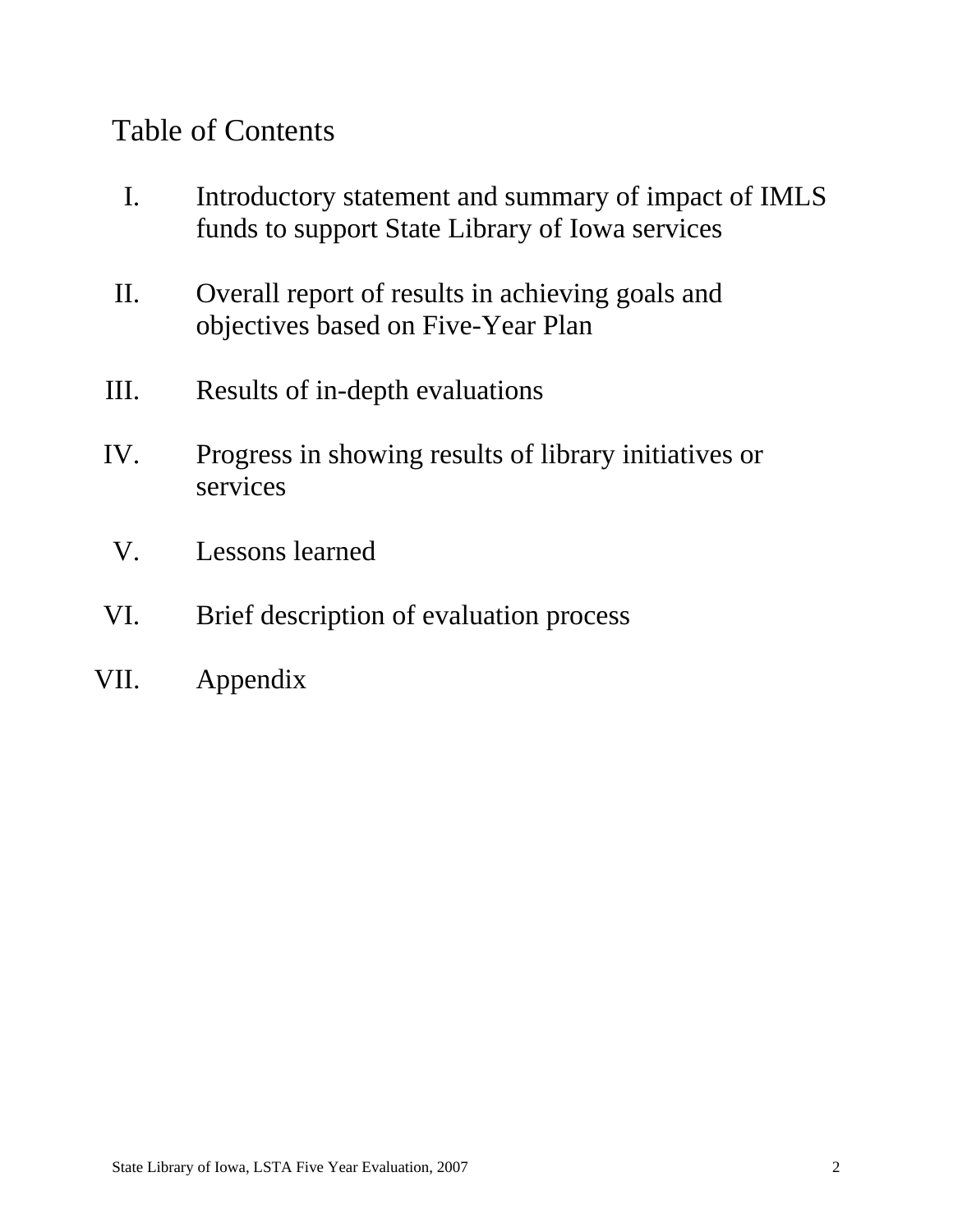# I. Introductory statement and summary of impact of IMLS funds to support State Library of Iowa services

The mission of the State Library of Iowa is to advocate for Iowa libraries and to promote excellence and innovation in library services, in order to provide statewide access to information for all Iowans. Federal support through LSTA funds has been critical to the State Library's ability to fulfill this mission.

Ultimately, the State Library seeks to sustain a state of learners because lifelong learning is essential to individual success and to a democratic society. State Library support empowers Iowa libraries of all types to provide leadership and services to enhance learning in families and communities, to build 21st century skills, to sustain cultural heritage and to increase civic participation. Successes made possible by LSTA funds include the following:

### **Iowa public libraries switched to high speed Internet benefiting Iowans who use public library computers to search the Web**

Almost all (97%, or 527) of Iowa's public libraries have Internet access, which makes it possible for them to connect library customers with the world of ideas and information. And today, most (89%, or 497) of those libraries have high speed Internet, which is so much easier for library users. Five years ago, only 20% of the libraries were connected with high speed Internet. The State Library facilitated this transformation by highlighting the role of libraries in providing public access computing, advising libraries about their high speed Internet options and answering their technical questions.

# **Iowa legislature reinstated teacher librarian requirement**

Teacher librarians play a key role in K-12 education by teaching Iowa students how to effectively find and evaluate information. These information literacy skills contribute to higher test scores and are essential for lifelong learning. In 2006, legislation was enacted which requires each Iowa school district to have a qualified licensed teacher librarian. The State Library initiated an annual statewide survey of all school libraries and is leading the development of guidelines for Iowa school library programs.

# **Public librarians received training in early childhood literacy development strategies**

For years, the State Library has been deeply involved in early childhood learning through its work with Iowa's 543 public libraries and partnerships with other organizations and agencies. Beginning in 2003, the State Library developed and taught a curriculum on early childhood literacy development especially for public librarians. Initial overview sessions on early literacy and follow-up workshops supporting individual strategies have been attended by more than 500 staff.

# **The Iowa Center for the Book and the "All Iowa Reads" program were born**

In 2002, the State Library was officially recognized by the Library of Congress as Iowa's Center for the Book. The mission of the Iowa Center for the Book is to stimulate public interest in books, reading, literacy and libraries. Current projects include the **"All Iowa Reads"** program, begun in 2003, which annually selects a book that all Iowans can read and discuss during the year. **"Letters About Literature,"** begun in 2004, invites readers in grades 4 through 12 to take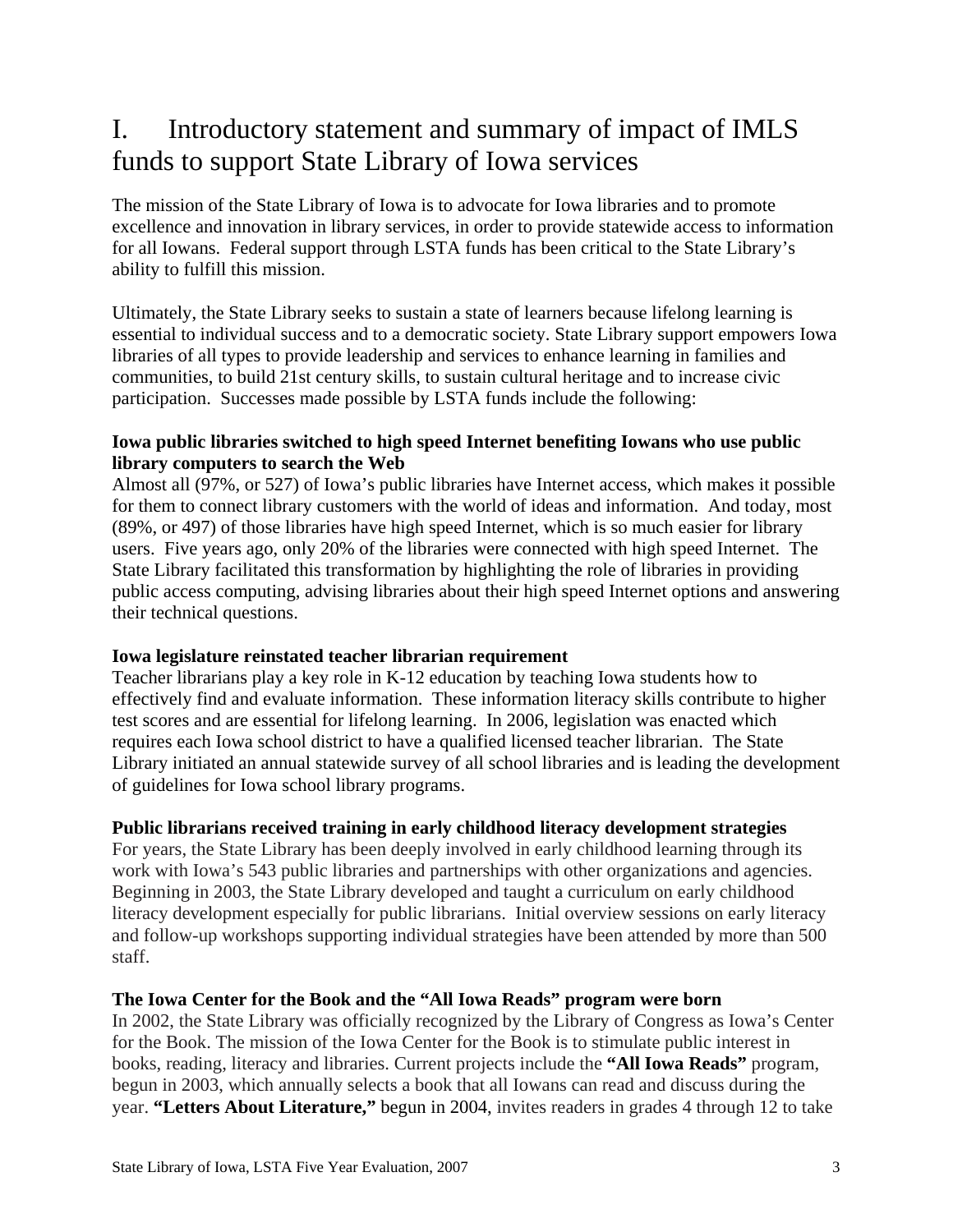part in a national reading and writing contest. Readers write a personal letter to an author explaining how his or her work changed their view of the world or themselves. In only three years of existence, more than 2,800 Iowa students have participated. Iowa students have been among the national semifinalists each year, and Iowa produced a national winner in 2005. As National Letters About Literature Program Director Catherine Gourley emphasizes, "Students who read, write better; students who write, read more. Research supports this reading-writing link…"

#### **The State Library championed the role of librarians in helping their communities become information literate**

"Information literate people are those who have learned how to learn. They know how to learn because they know how knowledge is organized, how to find information and how to use information in such a way that others can learn from them. They are people prepared for lifelong learning, because they can always find the information needed for any decision or task at hand." (American Library Association, Presidential Committee on Information Literacy, Final Report, 1989) Librarians – working in libraries of all types – have an important role to play in helping their communities become information literate. Teaching others how to find and critically evaluate information is a unique skill that librarians bring to our information-overloaded society.

The State Library stressed the importance of the information literacy role for public as well as academic and school librarians, and provided librarians with numerous opportunities to learn more about integrating information literacy into public library services.

#### **A statewide library Leadership Institute inspired Iowa librarians**

Strong library leaders are essential to the evolution of great libraries. The Iowa Library Association Leadership Institute was established to ensure that its members are prepared to actively shape the future of Iowa libraries and the services they provide. In 2004 and 2006, the State Library used LSTA money to help fund two leadership institutes. Each of the institutes had 25 participants. A three month follow up to the 2004 institute indicated that as a result of attending the institute: 95% had taken risks; 75% pursued innovation; 65% participated in new leadership activities within the Iowa Library Association and/or the Iowa library community; 60% participated in other, new leadership activities within their own community.

#### **Direct State Aid was a proven success in improving library service for Iowans**

The purpose of Direct State Aid is to improve library services in Iowa by encouraging libraries to meet standards of quality. Administered by the State Library's Library Development staff, the program is a proven success, with clear and positive results. Since 1999, the number of Iowa public libraries whose director is certified (better trained in library services) has increased 20 percent. The number of libraries whose collection is up to date has increased 27 percent. The number of libraries whose services to special population groups of all ages has increased 25 percent. The number of libraries open an adequate number of hours per week has increased 15 percent. The average increase from 1999-2005 in the number of libraries meeting each of the public library standards is 17 percent. Since its inception, Direct State Aid led to a 70 percent increase in the number of accredited libraries in Iowa, from 171 in 1999 to 291 in FY06.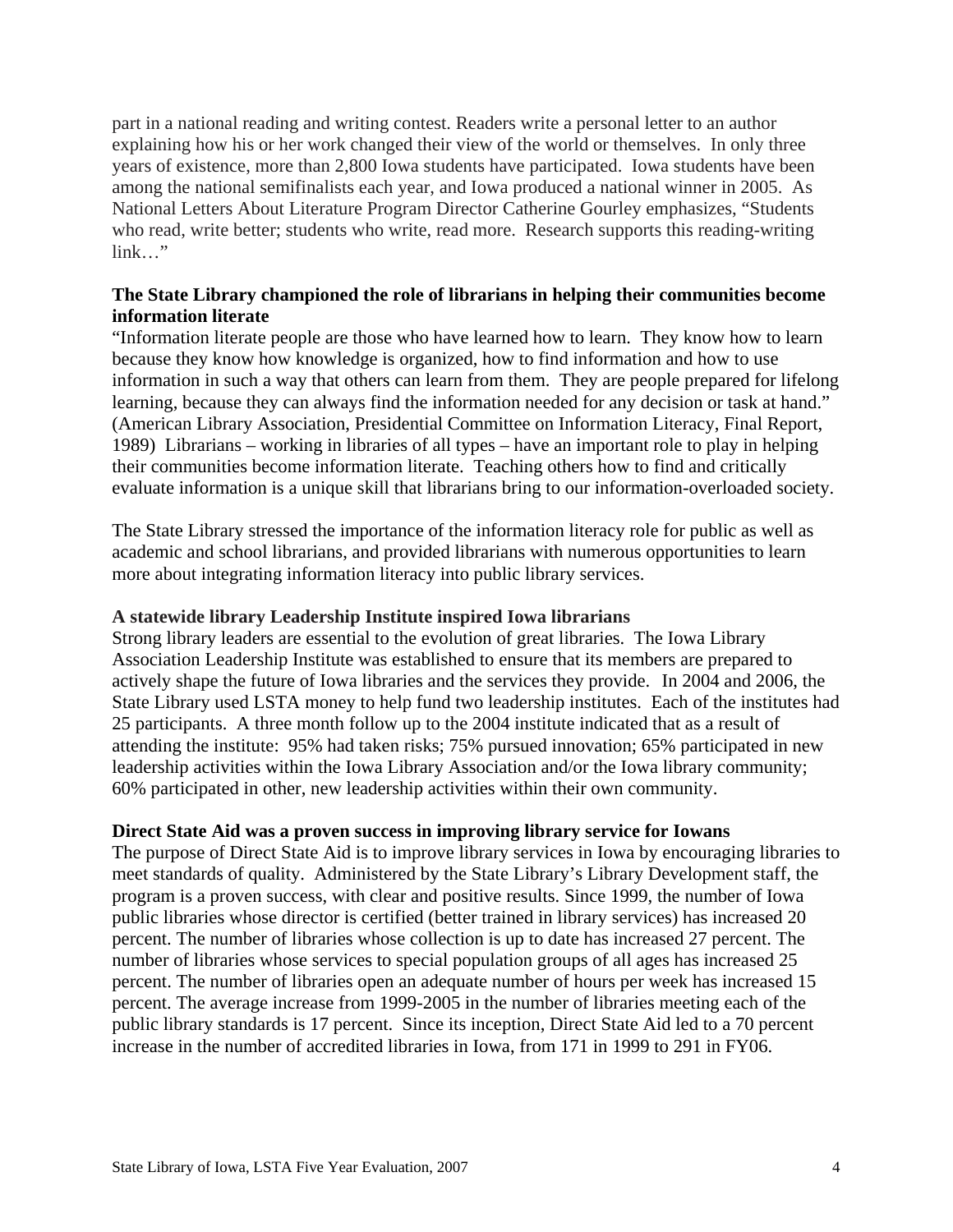# II. Overall report of results in achieving goals and objectives based on Five-Year Plan

Goal 1: Provide expanded, equitable access to library information, materials and services to Iowans of all ages, using an understanding of customer needs to improve services and to increase customer awareness of library resources

# Goal 1 General Comments:

One of the State Library's accomplishments not mentioned below is the complete re-design of our Web site, http://www.statelibraryofiowa.org/ The Web site, unveiled April 1, 2006, uses Plone, an open source content management system. The new Web site is noteworthy because it is one of the primary ways we communicate with our customers and provide access to information for all Iowans.

# **Objective/target #1**

### **The percentage of libraries of all types subscribing to State Library sponsored databases will increase to 75% by FY06.**

 $\overline{\triangle}$  Surpassed the goal

The State Library purchased statewide licensing for two subscription databases - EBSCOhost and FirstSearch. To participate, each library paid a small portion of the costs based on a formula that includes a base amount and per capita amount. The percentage of libraries subscribing to State Library sponsored databases in FY06 is as follows:

- 78.3% of the public libraries
- 100% of the academic libraries

# **Objective/target #2**

# **Use of electronic resources, measured by the number of search transactions, will increase 10% annually.**

 $\triangle$  Surpassed the goal

EBSCOhost was introduced in 2003. As the table below shows, searches in FirstSearch decreased while searches in EBSCOhost increased. We believe the use patterns can be explained by the fact that EBSCOhost is perceived as easier to use and libraries are more inclined to try it first. In addition, more libraries give direct access to EBSCOhost to their customers than give direct access to FirstSearch. In spite of the decrease in FirstSearch searches, we continue to provide FirstSearch to ensure that libraries have access to WorldCat.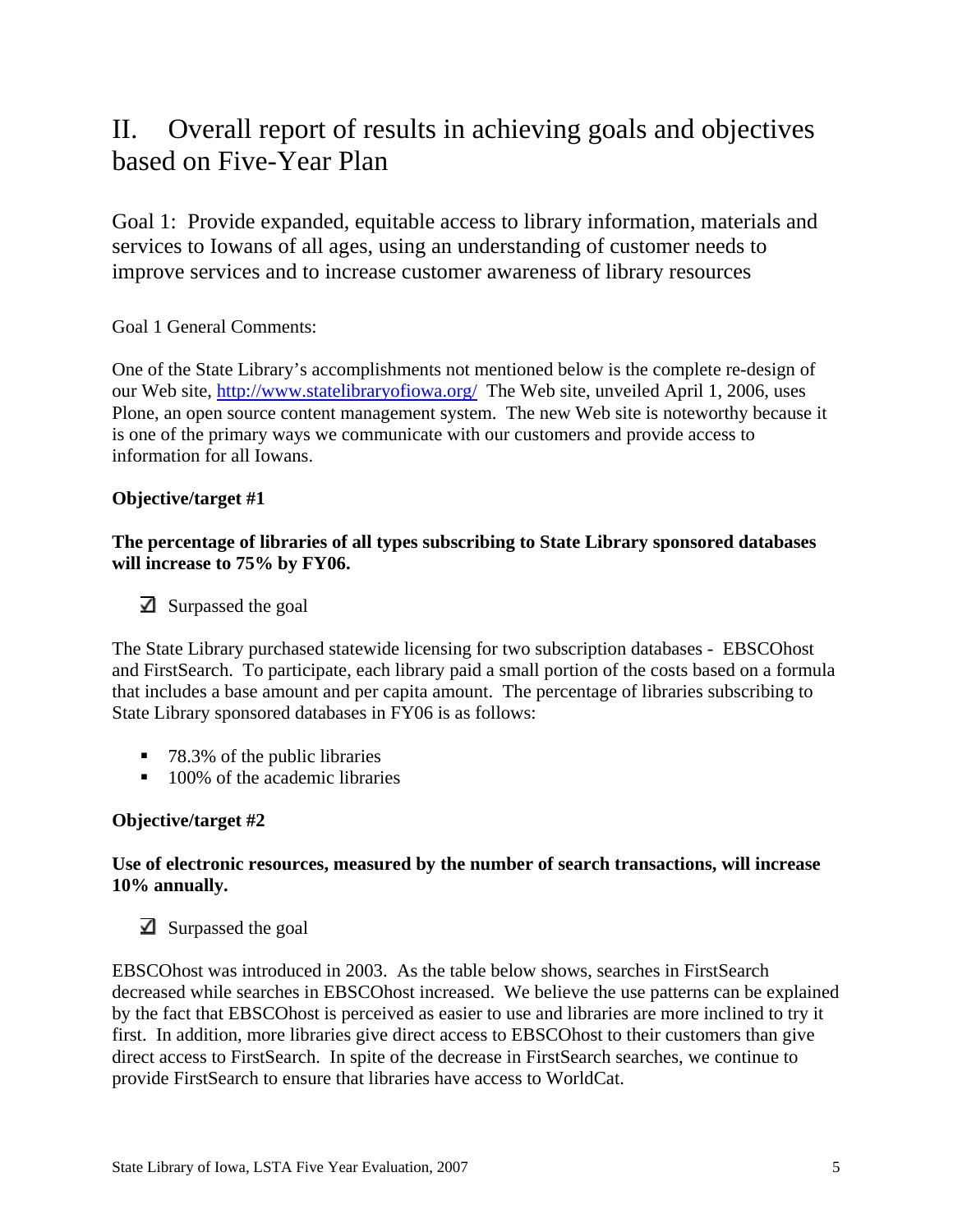| Database         | Time   | No. of Searches | Change from   | Change from   |
|------------------|--------|-----------------|---------------|---------------|
|                  | Period |                 | Previous Year | 2003-2006     |
| <b>EBSCOhost</b> |        |                 |               | 262% increase |
|                  | 2006   | 8,138,821       | 58% increase  |               |
|                  | 2005   | 5,143,265       | 29% increase  |               |
|                  | 2004   | 3,988,999       | 78% increase  |               |
|                  | 2003   | 2,243,773       | <b>NA</b>     |               |
| FirstSearch      |        |                 |               | 38% decrease  |
|                  | 2006   | 411,465         | 28% decrease  |               |
|                  | 2005   | 568,302         | 11% decrease  |               |
|                  | 2004   | 636,181         | 4% decrease   |               |
|                  | 2003   | 663,664         | <b>NA</b>     |               |

**The number of state documents available through the State Library's electronic document repository will increase by 10% each year.** 

#### $\triangle$  Surpassed the goal

Iowa Publications Online (IPO), http://publications.iowa.gov/, is a centralized depository for electronic documents intended for the general public produced by Iowa state agencies. This program, maintained by the State Library, allows Iowans and others to have ongoing access to electronic state documents now and in the future. Were it not for the preservation role of IPO, access to electronic state documents would be limited to what is currently available on state agency Web sites.

The number of documents in IPO has increased dramatically. In FY04 the jump was huge as the project was just getting underway. The FY05 increase was 104%, and the FY06 increase was 47%. Currently there are more than 3,400 digital state documents available in IPO. Web hits to IPO have also increased substantially and are currently about 50,000 per month.

#### **Objective/target # 4**

#### **At least 10 Iowa libraries will contribute digitized Iowa heritage materials to a central Web site maintained by the State Library by FY06.**

 $\overline{\mathbf{A}}$  Surpassed the goal

Iowa Heritage Digital Collections, http://iowaheritage.org/, is an online repository of Iowa history and culture created by bringing together in digital form documents, images, maps, finding aids, interpretive and educational materials, and other media from collections held by a wide range of organizations throughout Iowa.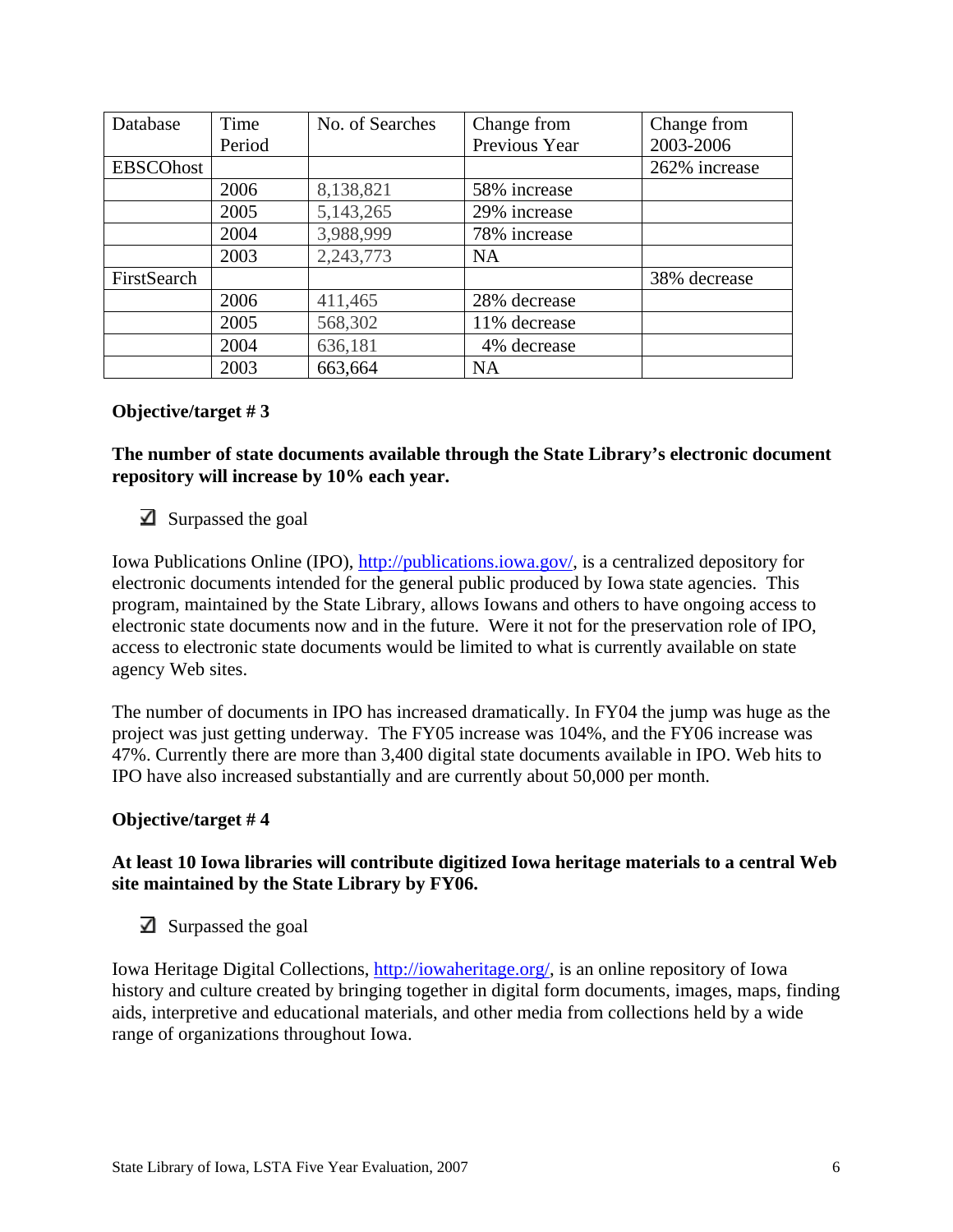Currently 11 libraries from across Iowa have contributed to the Iowa Heritage Digital Collections (IHDC) Web site. A variety of libraries are represented, including the three state university libraries, several private college libraries and two public libraries. Although the State Library does not maintain the Web site, we continue to work with the IHDC steering committee to guide the direction and growth of the project.

### **Objective/target # 5**

#### **A marketing survey will be conducted and results will be available by the end of FY04.**

 $\triangle$  Did not work toward this goal

A combination of a 32% state budget cut and the necessity of managing three major grants from the Gates Foundation resulted in our not having the funding or the staff time to carry out the marketing survey. This is one of our lessons learned. Our staff workloads are such that when a staff member is given an additional assignment, it results in that staff member not being able to do something else. This seems obvious now, but we have learned that we need to make more of an effort to consider all the ramifications of taking on projects. In other words, we need to consciously decide what is not going to get done if we take on a new project.

#### **Objective/target # 6**

#### **A coordinated library public relations strategy will be developed by the end of FY05.**

 $\triangle$  Did not work toward this goal

As stated in objective 5 above, a combination of a 32% state budget cut and three major grants from the Gates Foundation resulted in our not having the funding or the staff time to develop a coordinated library public relations strategy.

#### **Objective/target # 7**

#### **A follow-up library marketing survey will be conducted by early FY07.**

 $\triangle$  Did not work toward this goal

As stated in objective 5 above, a combination of a 32% state budget cut and three major grants from the Gates Foundation resulted in our not having the funding or the staff time to conduct a follow-up library marketing survey.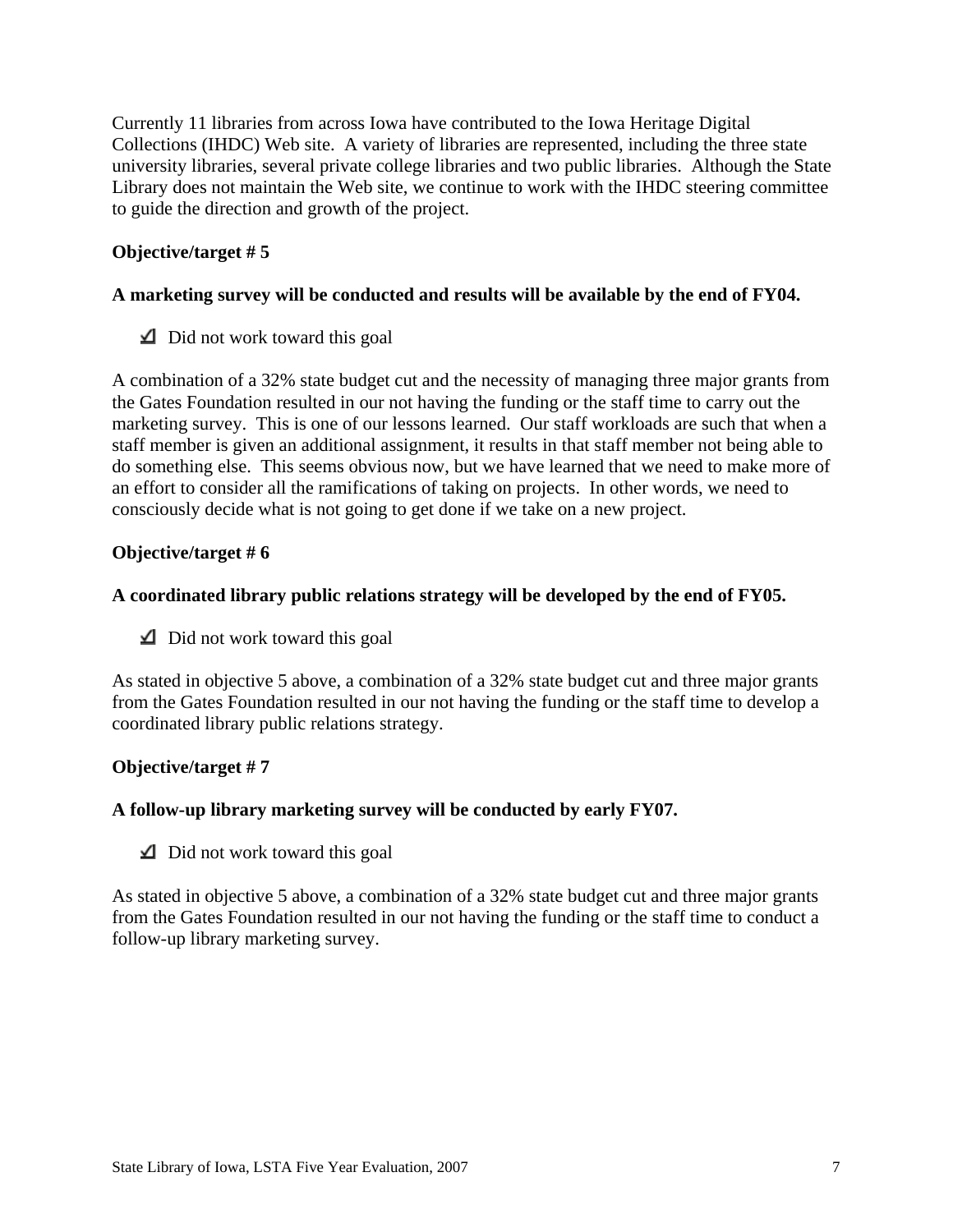#### **The number of children participating in summer library reading programs will increase 10% by FY06.**

# $\triangle$  Surpassed the goal

Research has shown that children (defined as under 14 years of age) who read six or more books during the summer maintain or improve their reading skills, while children who do not lose ground by September. The Summer Library Program encourages reading for pleasure, the development of positive attitudes about the public library, and provides constructive activities during the long break from school.

In 2003, the number of children participating in the summer library reading program was 124,717; in 2006, it was 142,578, a 14% increase. According to the July 1, 2005 U.S. Census estimate, there were 366,872 Iowa children ages 5 through 14. Our 2006 summer library reading program reached approximately 39% of Iowa's children.

#### **Objective/target # 9**

**The number of librarians who submit evaluation surveys reporting the benefits to children of the summer library reading program will increase from the current 50% to 80% by FY06.** 

 $\triangle$  Made progress towards this goal

At the time Iowa's LSTA Plan was submitted in 2002, 50% of the librarians submitted evaluations following their summer library program. In 2006, 68% submitted evaluations. The higher return rate is important because our youth services consultant uses the evaluations to improve the program each year.

#### **Objective/target # 10**

#### **The number of public access Internet computers per library building will increase to 5.8 (the 2002 national average) by FY06.**

 $\triangle$  Surpassed the goal

In 2002, when the current LSTA plan was submitted, Iowa had an average of 2.3 Internet computers per public library building. According to Iowa's FY06 public library annual survey, the number of public access Internet computers per library building has increased to 6. Much of the increase can be attributed to the Gates Foundation U.S. Library Program which distributed \$3,735,480 to approximately 380 public libraries to purchase computers in 2003. Libraries purchased nearly 1,000 computers through this grant program.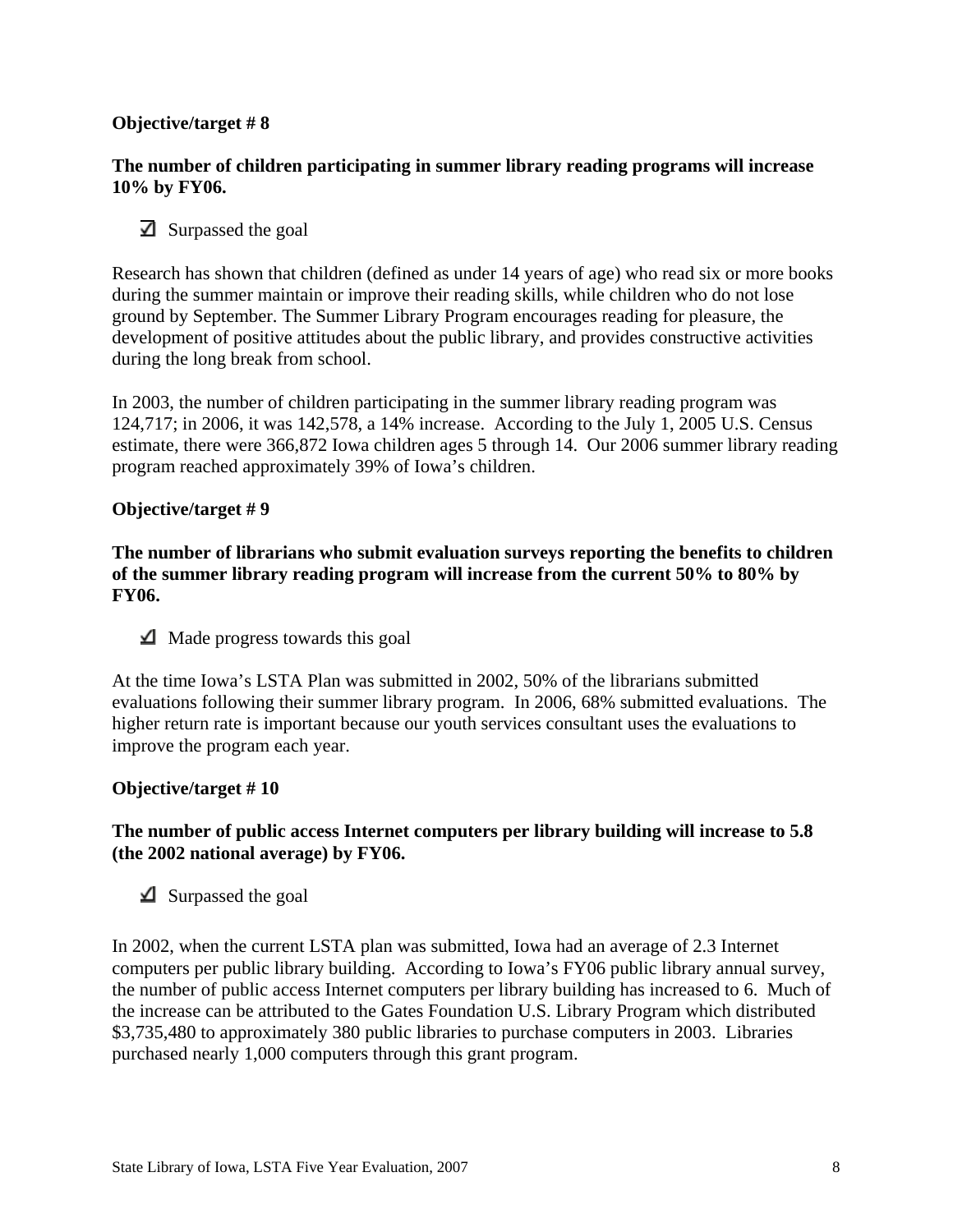#### **The number of public library staff trained in early childhood literacy strategies will increase by 10% by FY06.**

 $\overline{\triangle}$  Surpassed the goal

Prior to the 2003-2007 LSTA plan, the State Library had provided early literacy training to 188 library staff members. In 2003, we provided six workshops around the state conducted by Jane Kitson, a nationally recognized early childhood literacy consultant. The workshops taught library staff activities to strengthen the language to literacy link in young children. With 519 staff attending, we were able to increase the number of public library staff trained in early childhood literacy by 176%.

In addition, we offered workshops in Nonfiction Resources with 222 attendees, Story Retelling with 50 attendees and Parent Training, Part 1 with 98 attendees.

#### **Objective/target # 12**

#### **The number of libraries that provide reading and literacy outreach programs to targeted populations and customers with special needs will increase by 10% by FY06.**

 $\triangle$  Surpassed this goal

In 2003, 376 libraries ( 69%) provided reading and literacy outreach programs. In 2006, 455 libraries ( 84%) provided these programs, a 21% increase.

We are especially pleased by the progress with this objective. A standard related to this objective was added to the new edition of In Service to Iowa, Public Library Measures of Quality, published by the State Library in 2004. (The standards program gives public libraries a tool for identifying strengths and areas for improvement, and encourages them to improve services.)

This new standard says, "The library offers outreach services to day care centers and other entities in which groups of preschool children gather. Daycares may include commercial or inhome preschools and/or Headstart. Outreach service includes collections and programming."

The addition of this standard was effective in encouraging more libraries to offer outreach programs to preschool children. This is very important in Iowa, a state where 71.4% of all children under six live in families where both parents are employed.

#### **Objective/target # 13**

**The number of libraries with high-speed Internet access will increase to 80% (the 2002 national average) by FY06.**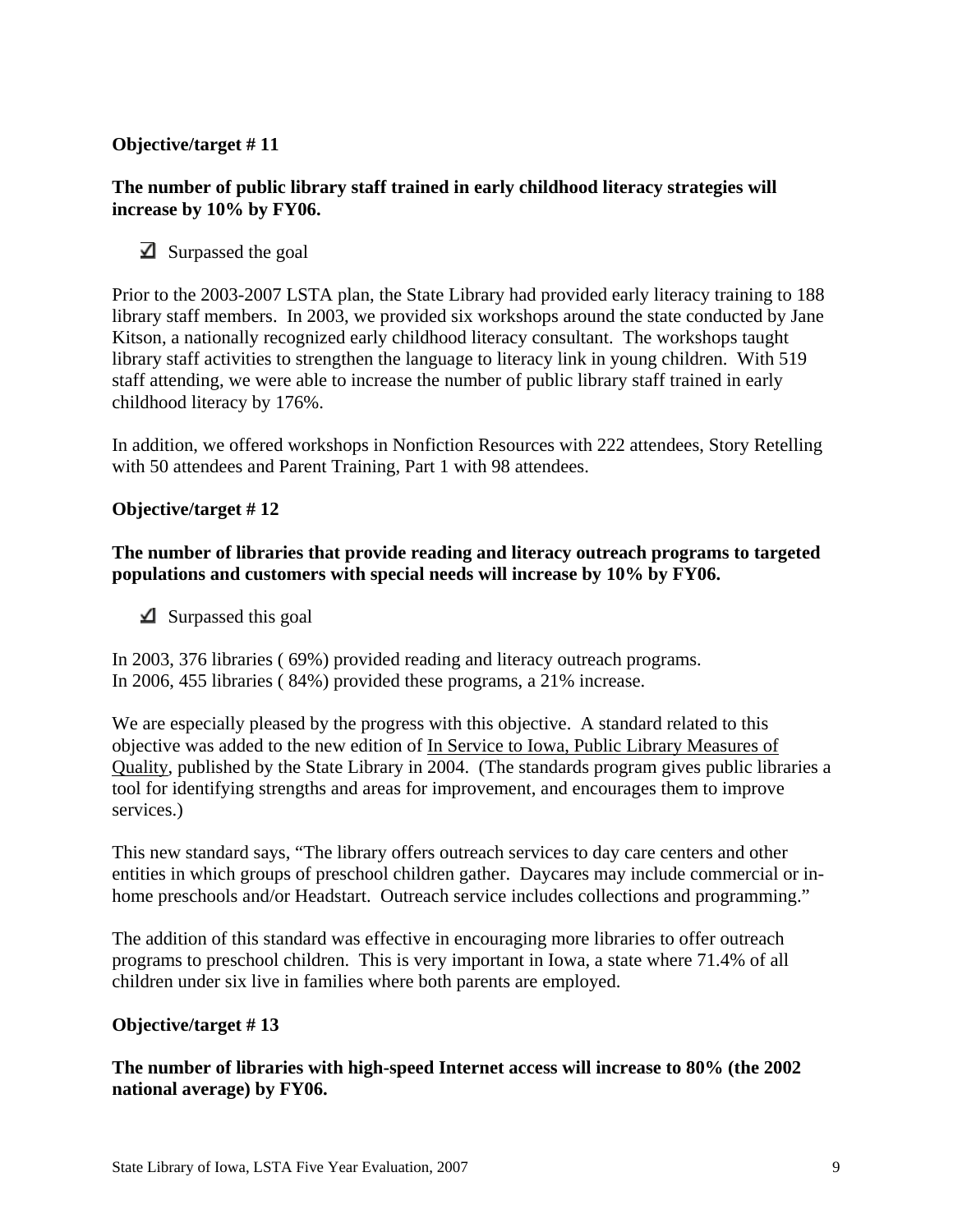# $\triangle$  Surpassed the goal

In 2002, when the current LSTA plan was submitted, only 25% of Iowa's public libraries had high speed service. In FY06, 89% of libraries had high-speed Internet access.

The State Library's role in this dramatic increase was two-fold. The State Librarian was a member of a Governor's task force addressing high speed Internet access in Iowa. The participation of the State Librarian increased the visibility of libraries and aided in the recognition of public libraries as the access point in each community for all Iowans, regardless of income, to have access to high speed Internet. Secondly, State Library technical staff pulled together information to create a relational database of public libraries and potential high speed Internet service providers in their area.

As mentioned earlier, the Gates Foundation U.S. Library Program distributed \$3,735,480 to approximately 380 public libraries to purchase nearly 1,000 computers in 2003. The Gates computer program had the added benefit of helping libraries get high speed Internet access. The Gates Foundation used the database already created by the State Library to help libraries obtain high speed Internet access. By June 30, 2003, when public libraries were beginning to get their Gates computers, the number with high speed access jumped to 65%. Since then the percentage has grown to 89%.

# **Objective/target # 14**

# **The number of libraries participating in the federal E-rate program will increase by 10% by FY06.**

 $\triangle$  Did not meet this goal

In 2003, approximately 332 libraries participated; in 2006, there were 271, a decrease of 18%. This objective was written before anyone realized the full impact of the Children's Internet Protection Act (CIPA). While the State Library certifies technology plans for the E-rate program, we no longer encourage libraries to participate in E-rate discounts for Internet access. CIPA requires libraries to block or filter certain material from being accessed through the Internet including that which is constitutionally protected. We have made the decision not to encourage E-rate participation because of our support for intellectual freedom and our belief that internet use decisions should be made by local public library boards of trustees.

# **Objective/target # 15**

# **In FY07, a randomized sample survey will show that 50% of Iowa library users surveyed are aware of online databases and Web-based resources offered through the State Library.**

 $\triangle$  Did not work toward this goal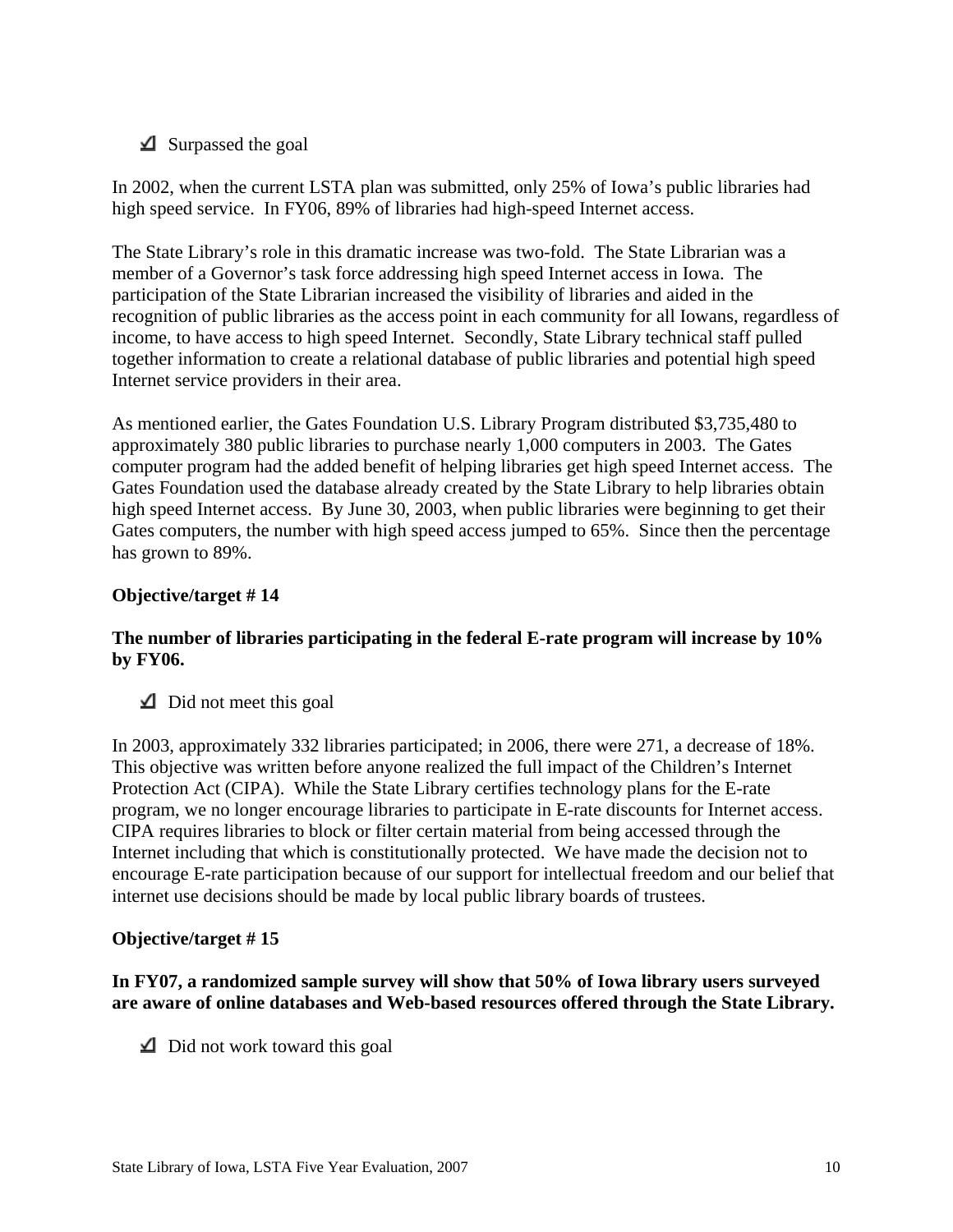A combination of a 32% state budget cut and three major grants from the Gates Foundation resulted in our not having the funding or the staff time to survey Iowa library users about their awareness of online databases and Web-based resources.

# **Objective/target # 16**

# **Seventy-five percent of online databases users surveyed will indicate positive benefits for themselves or their families by FY07.**

 $\Box$  Did not work toward this goal

A combination of a 32% state budget cut and three major grants from the Gates Foundation resulted in our not having the funding or the staff time to survey online database users.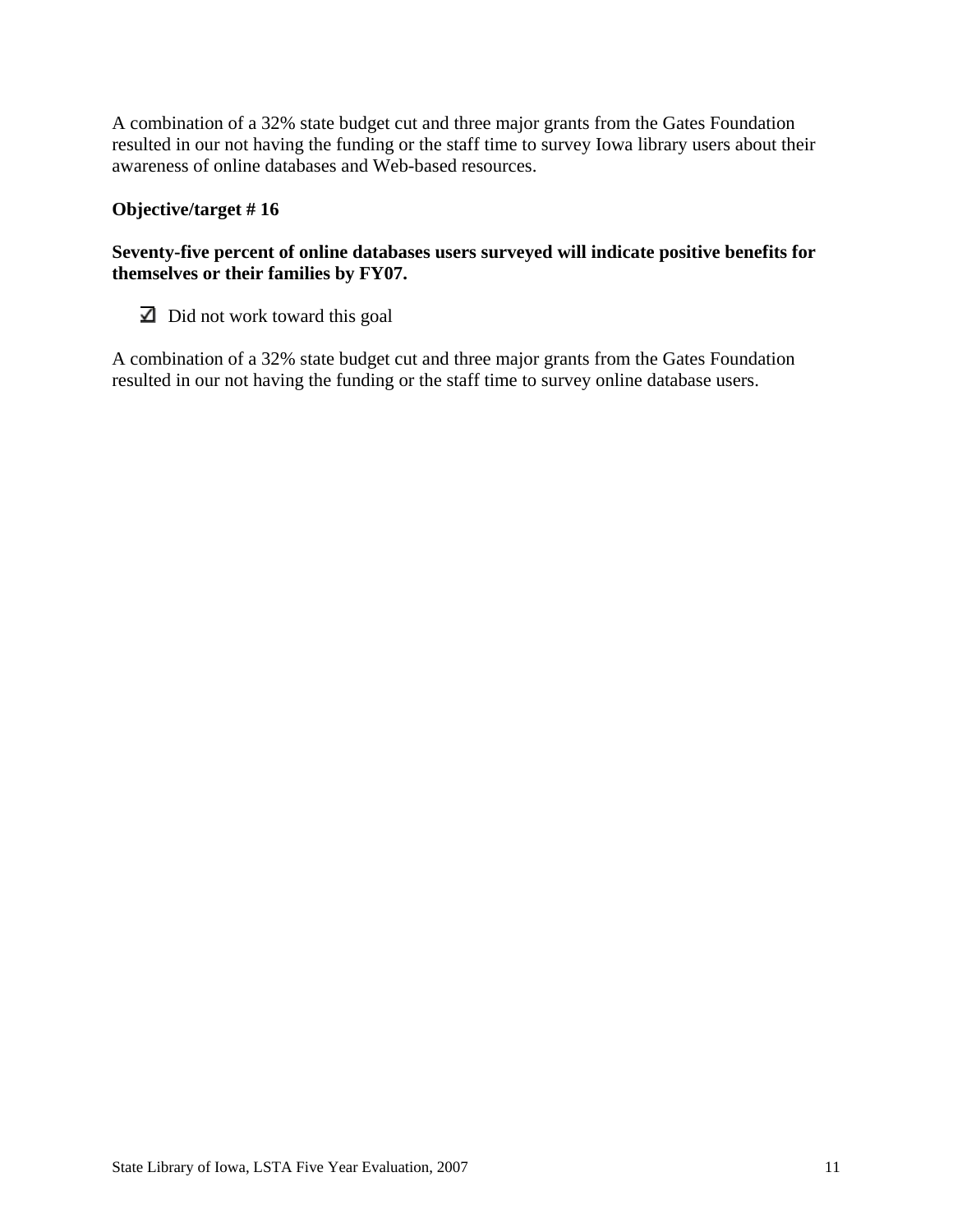Goal 2: Improve library service to Iowans through knowledgeable, customeroriented staff and well-informed, effective public library trustees

Goal 2 General Comments:

In addition to the objectives below, there were other noteworthy accomplishments:

- The Iowa Certification Program for Public Librarians was revised so that there are more options for meeting continuing education requirements, including continuing education credit for implementing training attended.
- **Through a partnership with Bibliographical Center for Research (BCR), the State Library** sponsored national educational teleconferences produced by the College of DuPage. These have particular appeal for librarians with MLS degrees.
- Over a two year period we developed an online continuing education catalog which went live on January 1, 2006. The catalog improves the registration process and makes it easier to confirm registrations, send reminders and generate reports.
- The State Library hired a new continuing education consultant whose time is allocated 100% to continuing education. Through a partnership with WebJunction, she has become familiar with and tested learning management software and has developed some webbased continuing education opportunities. We are making great strides in expanding online learning opportunities.

# **Objective/target # 1**

# **90% of public library directors will participate annually in the Iowa Certification Program for Public Librarians.**

 $\triangle$  Surpassed the goal

Of 543 public library directors, 492 or 91% participate in the Iowa Certification Program for Public Librarians. The program is designed to improve library service in Iowa by improving the skills of public library staff. Iowa's Direct State Aid program for public libraries requires that the library director be certified. In 1999 when the Direct State Aid program was implemented, participation in certification increased to 90% and has remained constant. Before Direct State Aid, participation was approximately 60%.

Objective/target # 2

90% of participants in Town Meetings each year will indicate that the meeting was worth their time.

 $\overline{\mathbf{A}}$  Surpassed the goal

For our annual Town Meetings, State Library staff plan a four-hour continuing education program for librarians and take it on the road to seven locations around Iowa. Town Meetings provide opportunities for librarians to learn about major issues affecting libraries, gain ideas for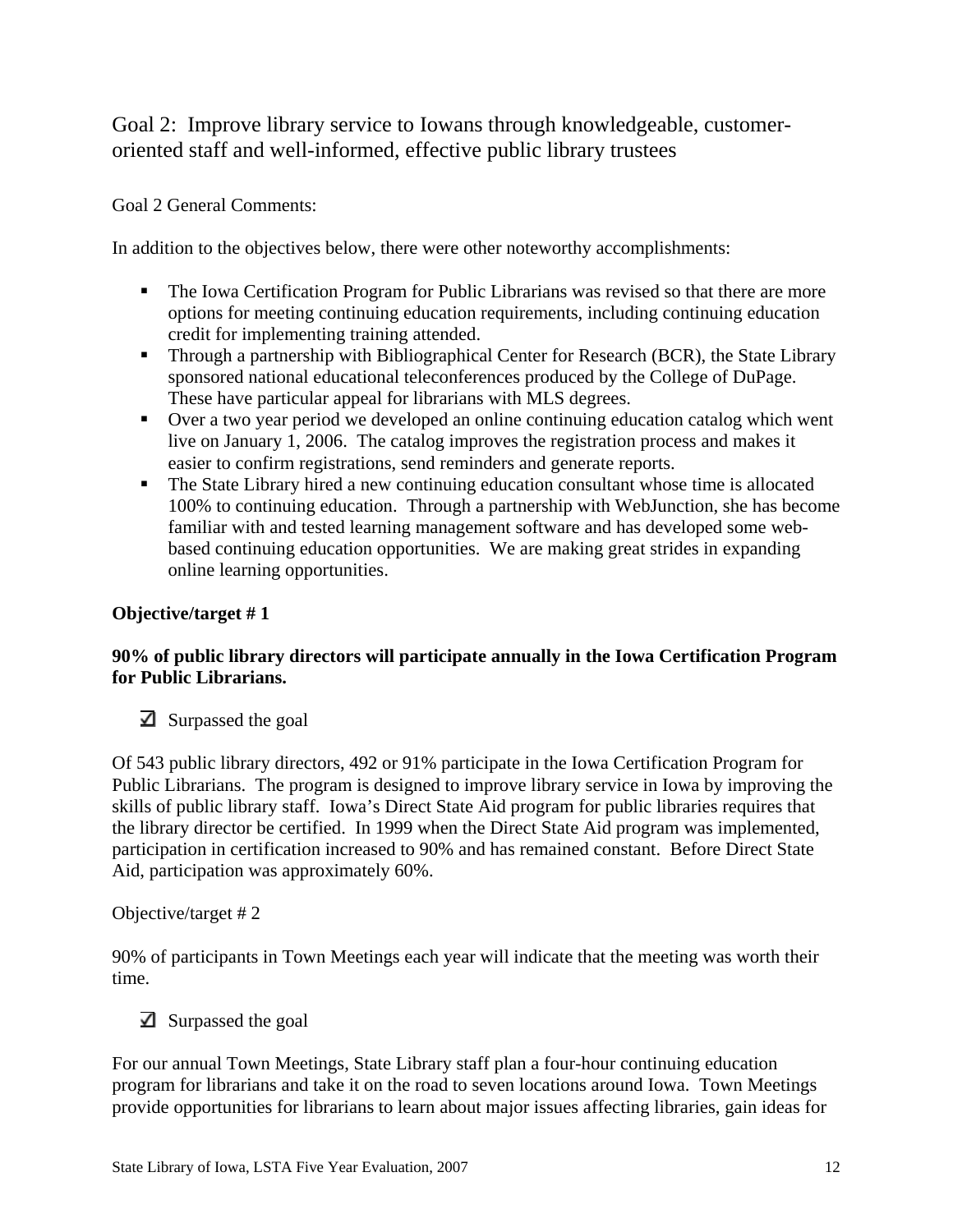improving programs and services and get to know State Library staff better. Program topics over the last four years included information literacy, how to lead book discussion groups, taking advantage of discounts available to libraries, library legal issues, the special library levy, personal safety in the library, readers advisory, and board orientation.

| Year | Participants who completed an evaluation and indicated the meeting was<br>worth their time |
|------|--------------------------------------------------------------------------------------------|
| 2003 | 100% of 301 evaluations (344 attended)                                                     |
| 2004 | 99.6% of 282 evaluations (380 attended)                                                    |
| 2005 | 98.9% of 359 evaluations (447 attended)                                                    |
| 2006 | 97.4% of 313 evaluations (342 attended)                                                    |

Town Meeting survey results are below:

#### **Objective/target # 3**

#### **On a cumulative basis from FY03-07, 40% of public libraries will have trustees participating in trustee education programs.**

 $\triangle$  Made progress towards this goal

Of 543 public libraries, 161 or 30% reported that they had trustees participating in trustee education programs. Trustee participation in continuing education is an ongoing challenge. Our programs for trustees over the Iowa Communications Network (video teleconferencing) consistently draw about 100 participants, although there are almost 3,500 library trustees in Iowa. As an alternative to programs offered by the State Library, we have created trustee training resources which we encourage public library directors to use in their local orientation of board members. Two topics have been developed so far --governance and library funding. See http://www.statelibraryofiowa.org/ld/Trustees/rsc. It remains to be seen whether this alternative delivery method will reach more trustees.

The Iowa Library Trustee's Handbook was updated and published in 2003. The handbook is an educational tool for trustees and gives them a basic understanding of their responsibilities.

# **Objective/target # 4**

**80% of staff completing each Public Library Management 1 and 2 class from FY03-07 will indicate they have a good or excellent ability to deal with selected library management issues**.

 $\triangle$  Surpassed the goal

Over the period 2003-2006 an average 85.5% of students indicated a good or excellent ability to deal with selected library management issues after completing class. In-depth evaluation of this objective is reported in Part III.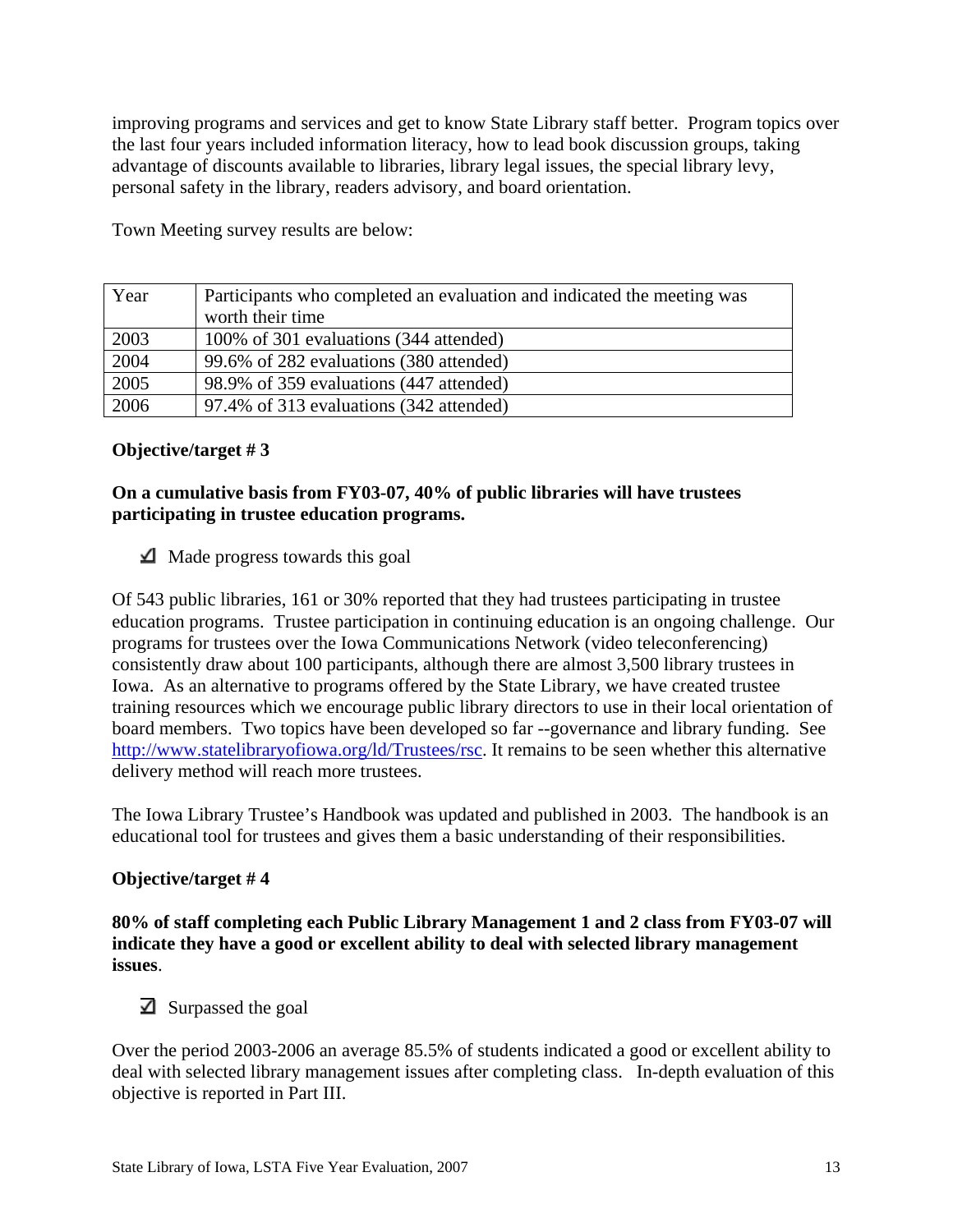**From FY03-07, follow-up surveys (conducted one to six months later) of Iowa library staff and trustees attending selected continuing education programs (at least one annually) will indicate that 50% of the participants experienced a change in knowledge, skills or attitude as a result of the training.** 

 $\triangle$  Surpassed the goal

The Iowa Library Association leadership institute was established in 2004 to ensure that its members are prepared to actively shape the future of Iowa libraries and the services they provide. In 2004 and 2006, the State Library used LSTA funds to help fund the institutes. Each institute had 25 participants. Depending on the knowledge, skill or attitude being measured, 60% to 100% of participants experience a change as a result of the training. According to the Iowa Library Association, four participants from the 2004 leadership institute have run for ILA president or executive board; so far, two participants from the 2006 institute have run. Many of the participants are currently serving as subdivision chairs. In-depth evaluation of this objective is reported in Part III.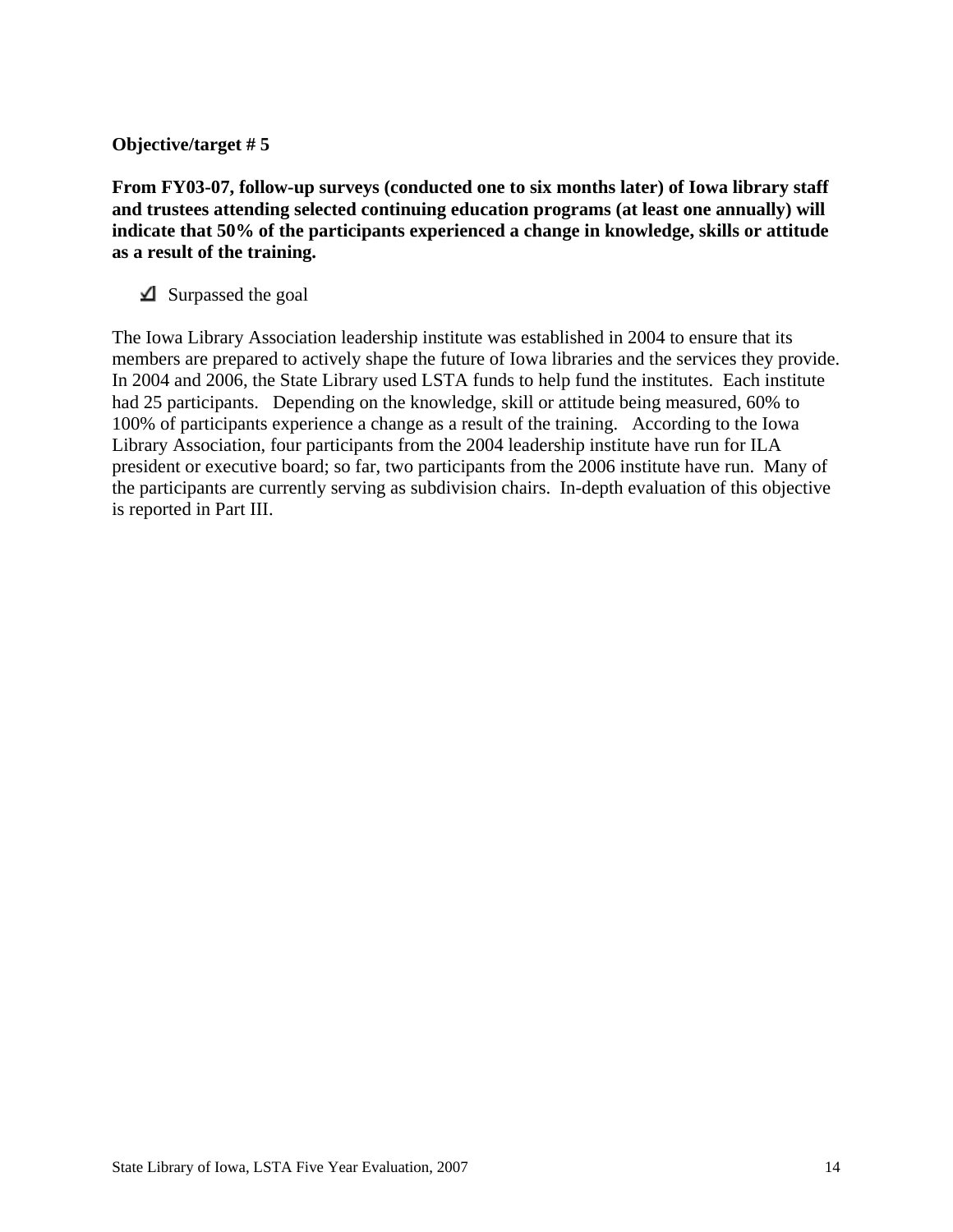Goal 3: Position librarians to be recognized as the experts in helping Iowans become competent information consumers

# **Objective/target # 1**

# **Provide all library staff members with an opportunity for training in information literacy by FY06.**

# $\blacktriangleright$  Met this goal

The State Library provided a number of opportunities for all library staff members to attend training in information literacy. A total of 1351 library staff members attended the following programs.

- <sup>2003</sup> Town Meetings, in person programs held in seven locations in 2003 (344 attended)
- A Public Librarian's Role in the Age of Information, a two-hour class offered in 2004 using video teleconferencing (163 attended)
- A two hour College of DuPage satellite teleconference on the Role of Teaching, offered in 2004 (49 attended)
- Teaching Computers to the Public, an in-person class held in eight locations in 2004 (178) attended)
- Five-hour Information literacy workshop presented on request by our state librarian and youth services consultant (four sessions, 135 attendees)
- **Librarian's Internet Tookit for Kids, hands-on class offered 12 times in 2005 (125** attended)
- Using the Internet for Reference, hands-on class offered eight times in 2005 (81 attended)
- **Libraries on the Prairie, a two-day, in-person program held in five locations in 2006 that** included a two hour session on information literacy (276 public library directors attended)

# **Objective/target # 2**

# **Ensure that public relations strategies developed by FY05 include the role of the librarian in helping Iowans become competent information consumers.**

 $\Box$  Did not work towards this goal

As noted in Goal 1, Objective 6, a combination of a 32% state budget cut and three major grants from the Gates Foundation resulted in our not having the funding or the staff time to develop a coordinated library public relations strategy. However, we did create a section on our Web site, http://www.statelibraryofiowa.org/ld/infolit that provides information literacy resources for librarians and promotes our belief that public librarians play an important role in helping their communities become information literate.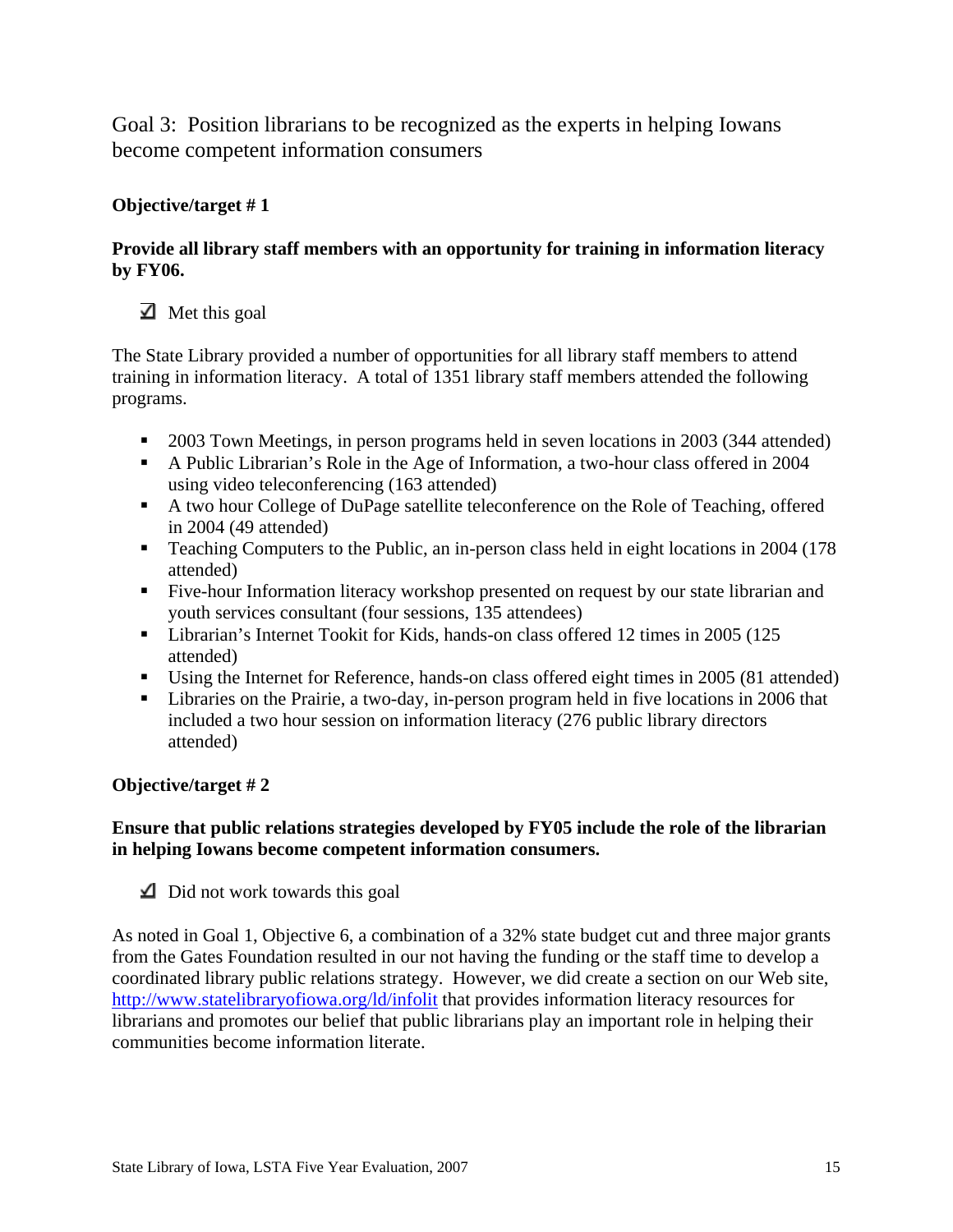#### **Staff from 50% of public libraries will have participated in information literacy training by FY06.**

 $\triangle$  Surpassed the goal

During 2006 we held five two-day "Libraries on the Prairie" workshops that were attended by 276 public library directors. Each of them attended a two-hour session entitled "The Public Librarian and Information Literacy." Of Iowa's 543 public libraries, 276 or 51% participated in this information literacy training. Town Meetings in 2003 included a general session on information literacy which was attended by 344 people. Estimating that there were 300 libraries represented among the 344 attendees, we reached 55% of the libraries through this session.

#### **Objective/target # 4**

### **Increase the number of persons using electronic resources in a typical week in public libraries by 10% from FY03 to FY07.**

 $\Box$  Made progress towards this goal

In 2003, the "number of persons using electronic resources in a typical week" in Iowa public libraries was reported as 71,354. In 2006, the Federal-State Cooperative System changed the data element to "users of public Internet computers." In 2006, 72,546 was reported, an increase of 2%.

Previous to the change in the data element, libraries reported the "number of persons using electronic resources in a typical week," which included people using the library's online catalog. With the new data element, these numbers are no longer included and we believe this explains the relatively small growth in use.

#### **Objective/target # 5**

#### **At least 10% of public libraries will report that they are offering after-school homework or information literacy programs from FY03 to FY07.**

 $\triangle$  Surpassed the goal

We conducted a survey in 2006 to obtain data on the number of public libraries that offer information literacy programs. Of 309 survey respondents, 24% indicated they offered structured training classes on how to find and evaluate information.

The survey question was, "Structured training is defined as training offered by the library at a specific time and place for two or more library customers. In the past year, have you offered structured training classes for your library customers about how to find and evaluate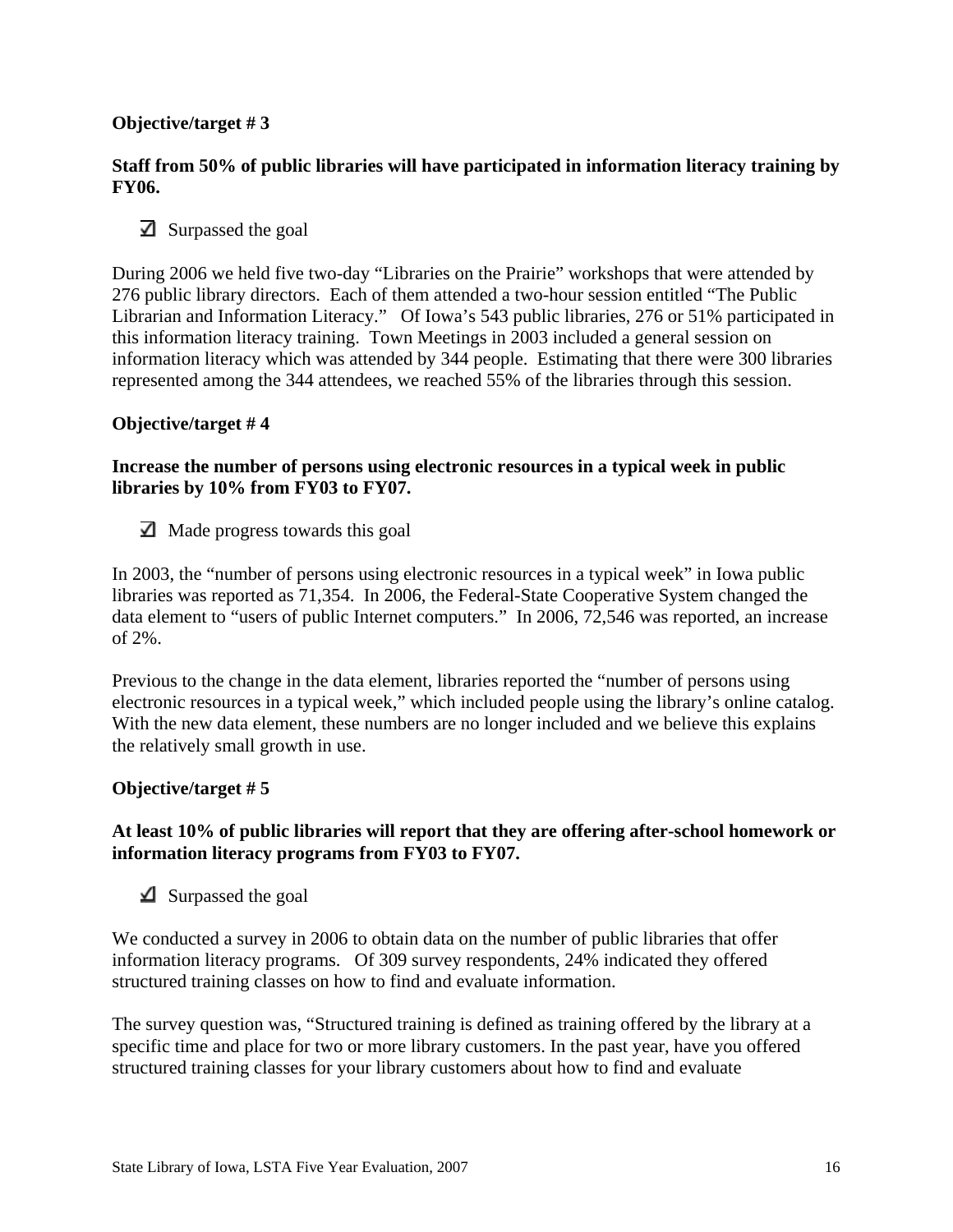information? (Examples: a class about finding genealogy information or a class on Internet search skills.)"

#### **Objective/target # 6**

#### **Increase the number of classes in information literacy skill training offered by libraries of all types by 20% between FY03 and FY07.**

 $\triangle$  Made progress towards this goal

As noted in objective 5 above, we conducted a survey in 2006 to obtain data on the number of public libraries that offer information literacy programs. Through this survey we were able to establish a baseline of 24% of public libraries offering structured programs.

The survey will need to be repeated in the future to determine if the percentage of libraries offering classes and the number of classes have increased. While structured classes are important, there is now more recognition that one-on-one training at the time of need (the teachable moment) is an equally valid way of teaching information literacy. One-on-one training at the time of need is a method that small libraries with limited staff and facilities will probably find to be more do-able.

# **Objective/target # 7**

#### **Increase the number of school library media specialists taking part in the school library media impact study from 50% in FY01 to 80% by FY06.**

 $\triangle$  Surpassed the goal

An annual survey of all Iowa school libraries was launched by the State Library in 2002: http://www.statelibraryofiowa.org/ld/statistics/schools. In FY06, 83% of teacher librarians (451 of 545) completed the survey. (Our preferred term is now "teacher librarian".)

It is important for teacher librarians to complete the annual school library survey so we know the condition of school libraries. Without this information, we cannot identify where improvements need to be made or determine if we are making progress.

#### **Objective/target # 8**

**Between FY03 and FY06, 80% of library staff taking training on databases and Web-based resources will indicate on course evaluations that they have improved their familiarity and proficiency with using and demonstrating electronic resources.** 

 $\triangle$  Surpassed the goal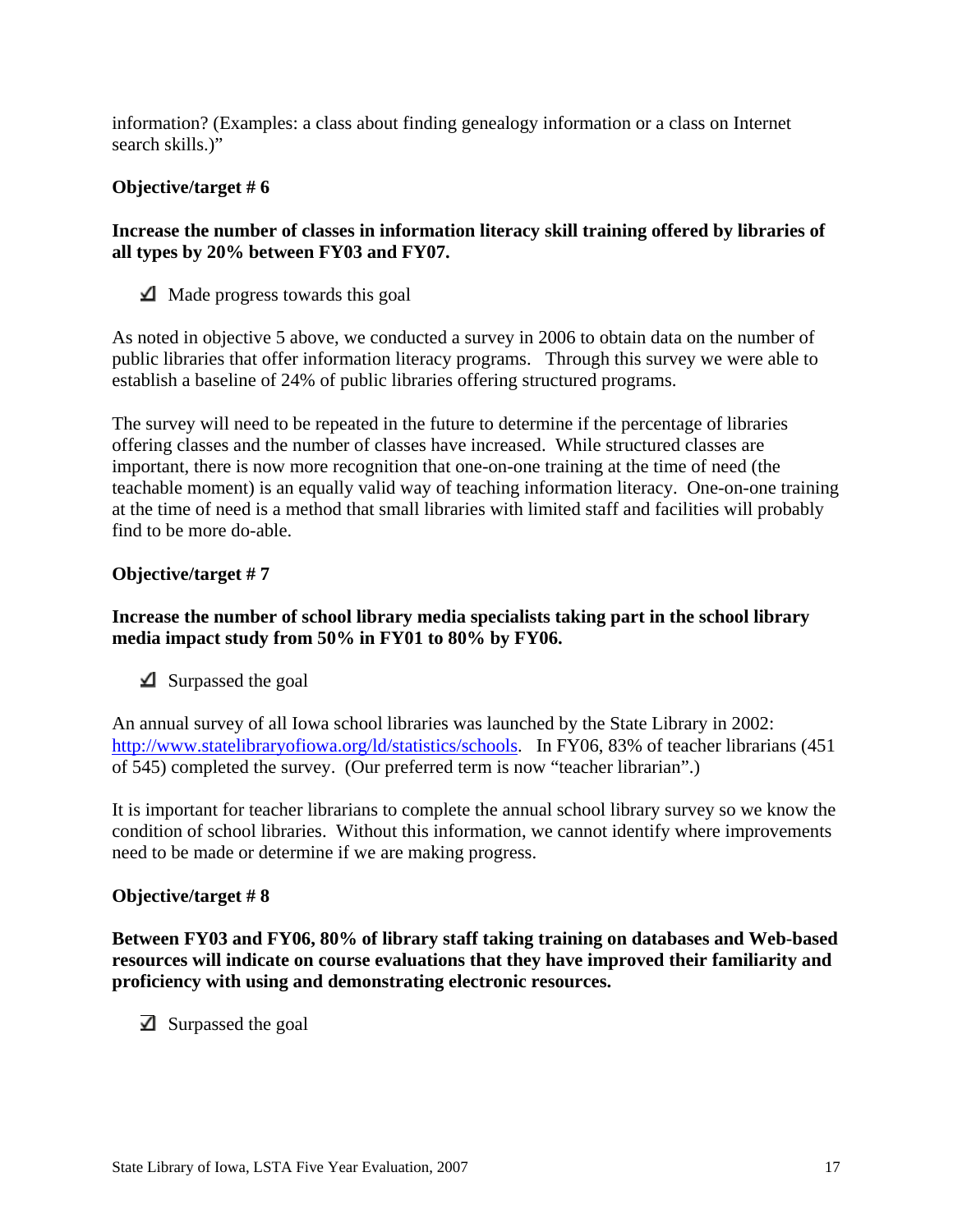Depending on the result being measured, between 93% and 100% of the participants indicated they had improved their familiarity and proficiency in using and demonstrating electronic resources. Detailed results from course evaluations are below.

| Course                                          | Date  | Results                                                                                                                                                                                                                                                                                     |
|-------------------------------------------------|-------|---------------------------------------------------------------------------------------------------------------------------------------------------------------------------------------------------------------------------------------------------------------------------------------------|
| Intro to EBSCOhost                              | 05/05 | After the class, 100% said they had a better understanding of the<br>different databases and resources EBSCOhost provides; 100% said<br>they feel more confident using EBSCOhost to answer reference<br>questions; 100% said they felt comfortable showing patrons how to<br>use EBSCOhost. |
| <b>EBSCOhost for Kids</b>                       | 01/06 | After the class, 98% felt more confident using EBSCOhost to<br>answer students' reference questions; 97% felt comfortable showing<br>students how to use EBSCOhost.                                                                                                                         |
| Advanced<br><b>EBSCOhost</b>                    | 11/05 | After the class, 100% had a better understanding of the advanced<br>features EBSCOhost provides; 98% felt more confident using<br>EBSCOhost; 98% felt comfortable showing patrons how to use<br>EBSCOhost.                                                                                  |
| Beginning<br><b>EBSCOhost</b>                   | 11/05 | After the class, 100% had a better understanding of the different<br>databases and resources EBSCOhost provides; 98% felt more<br>confident using EBSCOhost to answer reference questions; 93%<br>felt comfortable showing patrons how to use EBSCOhost.                                    |
| <b>Advanced Features of</b><br><b>EBSCOhost</b> | 10/04 | After the class, 100% said they were somewhat or very comfortable<br>using advanced searching features of EBSCOhost; 100% said they<br>were somewhat or very comfortable selecting the most relevant<br>database to do efficient searches.                                                  |
| <b>EBSCOhost Basic</b><br>Searching             | 10/04 | Before the class, 41% said they were comfortable using<br>EBSCOhost; after the class, 100% said they were comfortable.<br>After the class, 95% indicated they were able to select the most<br>relevant database to do efficient searches.                                                   |
| <b>FirstSearch Training</b>                     | 10/04 | Before the class, 47% said they were comfortable using FirstSearch;<br>after the class, 97% said they were comfortable. After the class,<br>94% said they were likely to use FirstSearch to answer reference<br>questions.                                                                  |

# **Objective/target # 9**

# **In FY06, the school library survey will show a higher percentage of certified school library media specialists in school districts than reported in 2002.**

 $\overline{\triangle}$  Did not meet this goal

Iowa school districts began to cut librarians in 1995 after a requirement for them was removed from the Iowa Code. From 1996 to 2006, there was a 27% decrease in the number of full-time teacher librarians in Iowa schools – a reduction of 195 positions. In 2002, there were 617 fulltime teacher librarians in Iowa public schools, and in 2006 there were 508 - a decrease of 18%. This trend was alarming because research has shown that teacher librarians make significant contributions to further the academic achievement and lifelong learning of students. By providing teachers and students with a full range of print and electronic resources to support learning, the school library positively impacts student achievement.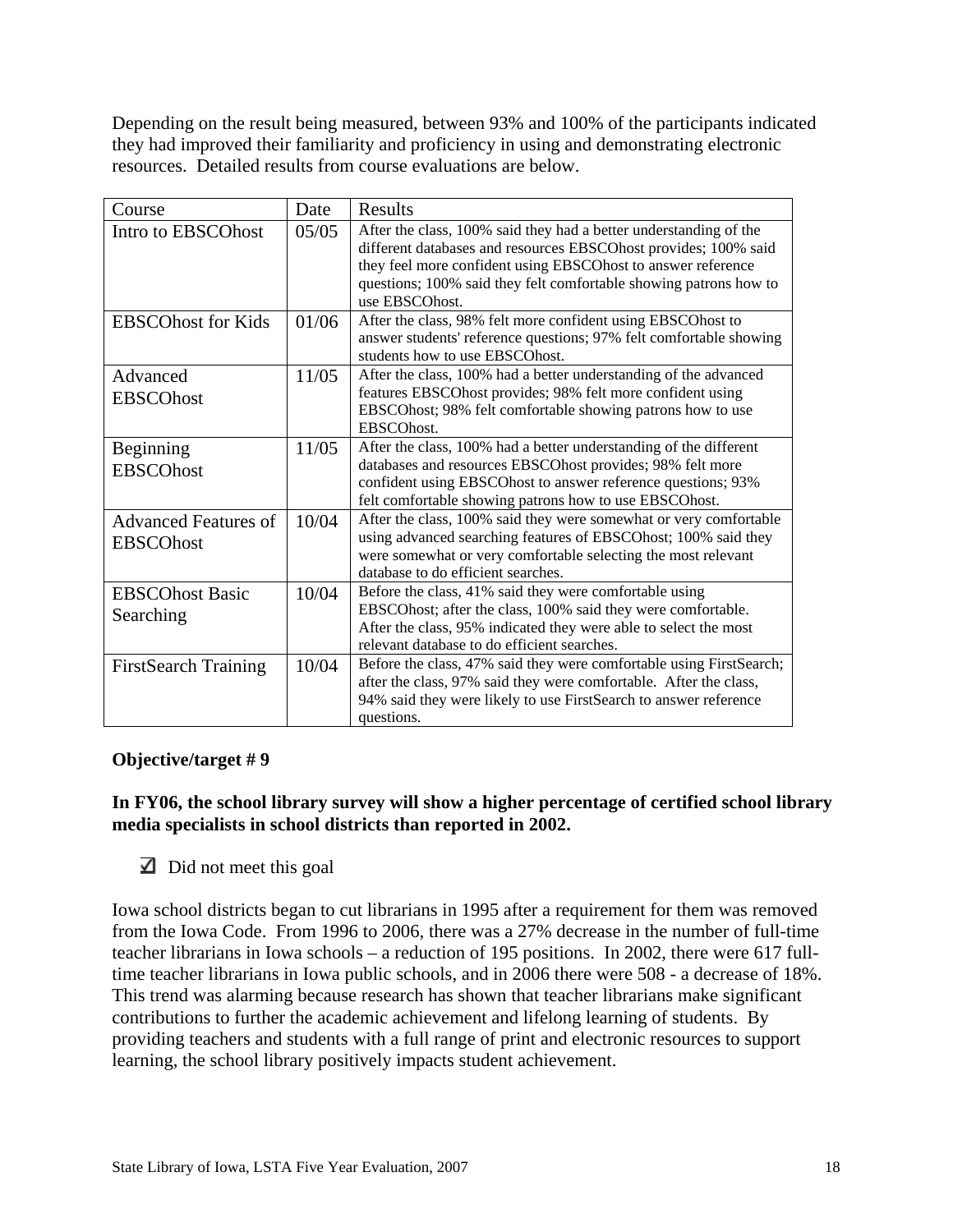To address the decline in the number of teacher librarians employed by school districts, the State Library worked with the Iowa Department of Education and the Iowa Library Association to convince the governor and the legislature to reinstate the requirement. In 2006, legislation was enacted to reinstate the requirement that each Iowa school district have a qualified licensed teacher librarian. The State Library is now working with the Department of Education to establish guidelines for K-12 school library programs and to write a technical assistance document for schools.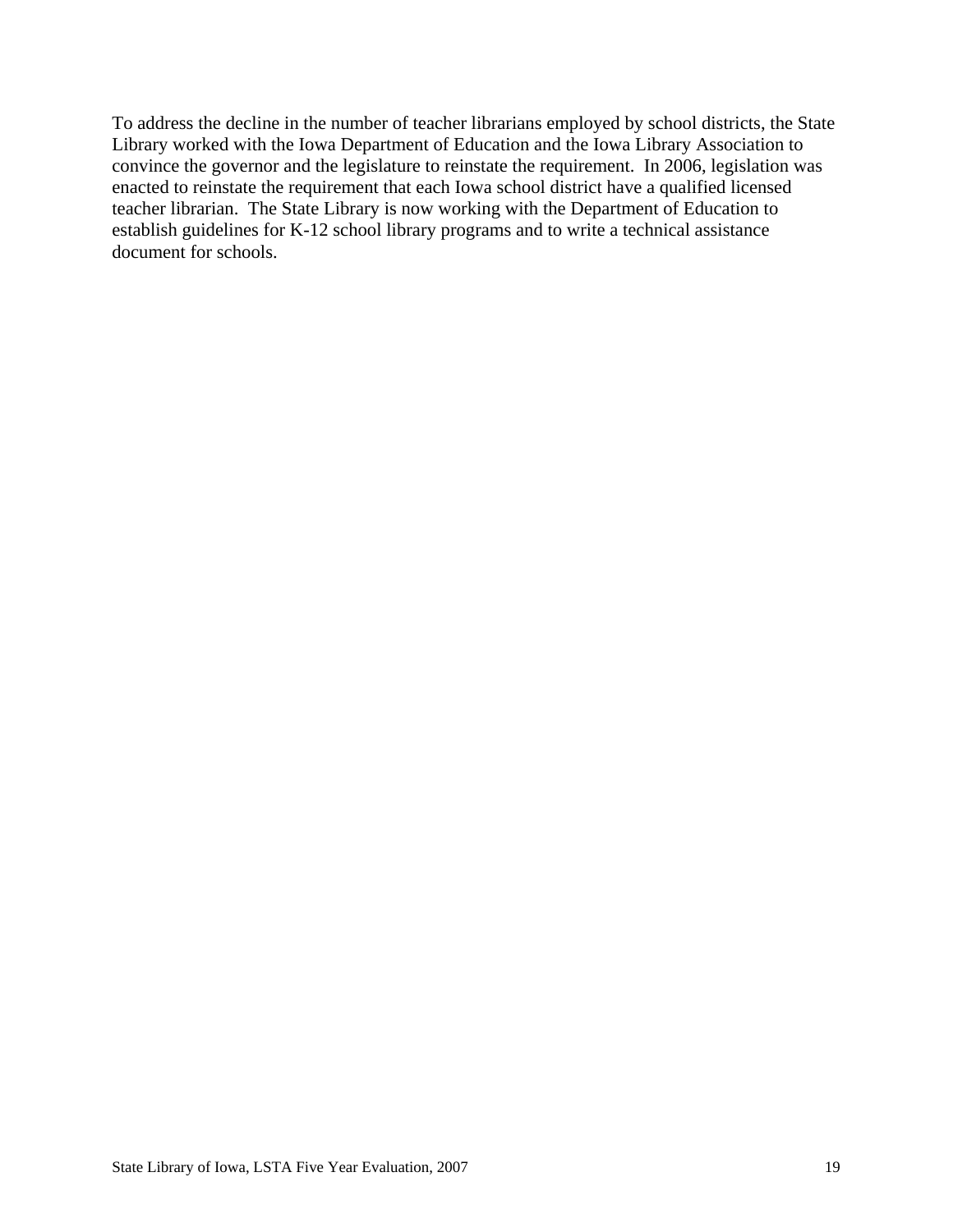Goal 4: Identify and encourage resource sharing and partnerships in order to help libraries provide effective, high-quality service to Iowans

# Goal 4 General Comments:

In 2006, we wrote and published, *Is a Combined School / Public Library Right for Your Community, http://www.statelibraryofiowa.org/ld/combined-sch-pl* (This document replaces the former *Iowa Joint Use Library Guide*, published in 1996*)*. It was written to assist Iowa communities in making informed decisions on whether to combine school and public library services. It provides decision-makers with a means of assessing the feasibility of establishing a combined library and, if the decision is made to proceed, with a Planning Guide that addresses the many areas of library operations that need to be considered if the combined library is to be successful.

There was an interesting discovery during the project. Although operating joint libraries is often seen as a way for cities and school districts to save money, per capita expenditures actually increased in the last five Iowa communities where school and public libraries combined.

# **Objective/target # 1**

### **Increase the total number of libraries participating in SILO interlibrary loan from 688 to 750 from FY03 to FY07.**

 $\triangle$  Made progress towards this goal

In FY06, 727 libraries participated in SILO interlibrary loan, our statewide ILL program. We feel we've reached capacity and don't expect significant growth in this number.

# **Objective/target # 2**

# **Increase the number of non-public libraries participating in SILO interlibrary loan from 144 to 200 from FY03 to FY07.**

 $\triangle$  Made progress towards this goal

In FY06, 193 non-public libraries participated in SILO ILL. While most academic libraries participate at least minimally in SILO ILL, the majority of school libraries do not participate. However, we don't expect a significant increase in school library participation because their resource sharing needs are primarily met by Iowa's Area Education Agencies.

# **Objective/target # 3**

**Increase the number of Z39.50 library catalogs that can be accessed in real time through SILO broadcast searching to 10 (none currently) by FY07.**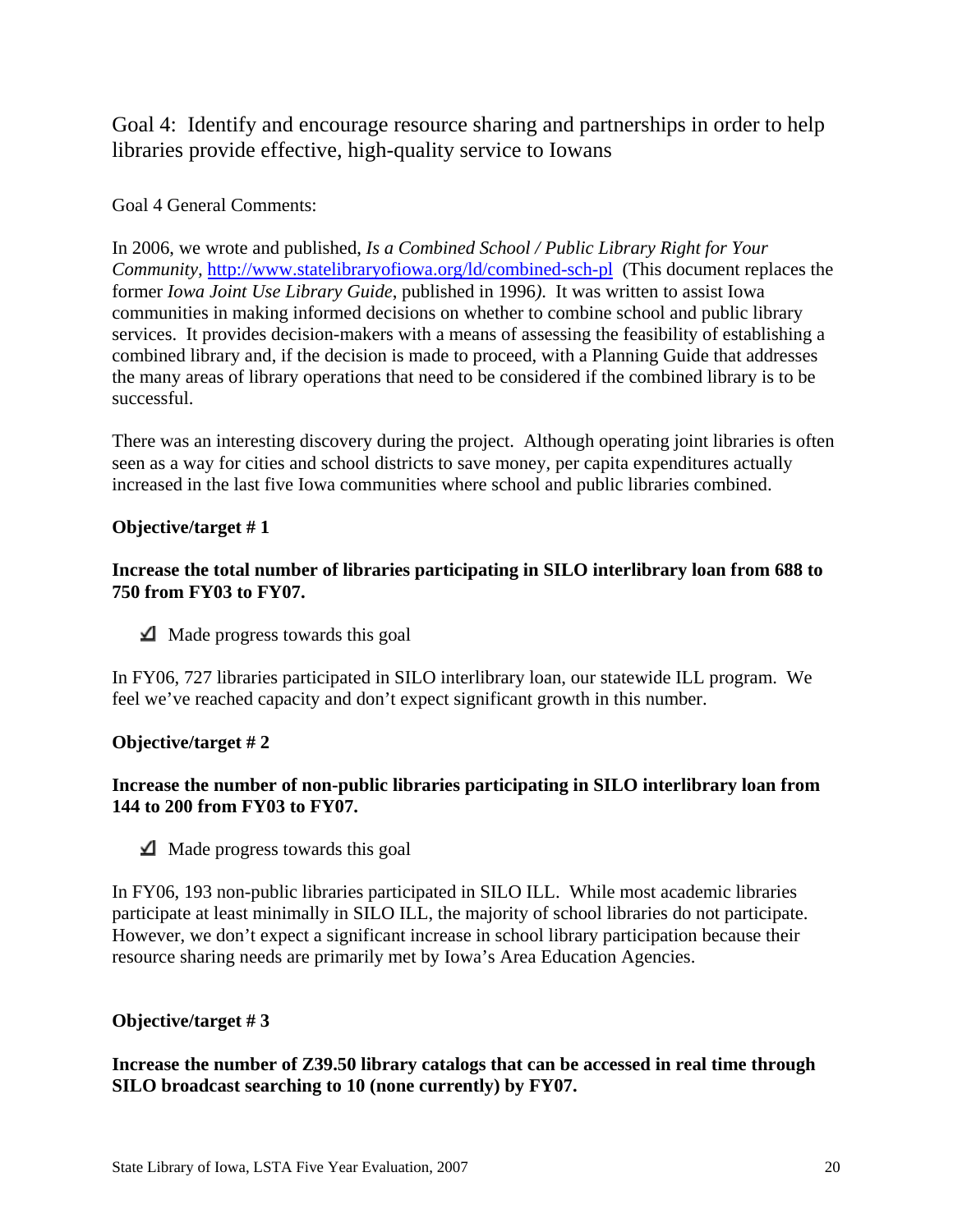$\triangle$  Did not work toward this goal

We did not pursue broadcast searching via Z39.50, because few libraries have been willing to make their Z39.50 servers accessible over the public Internet. Libraries cite several reasons for restricting access, including Integrated Library System (ILS) performance concerns, ILS license limitations, security policies, and unstable server software.

# **Objective/target # 4**

#### **Increase the number of library districts to 7 (none currently) by FY07.**

 $\triangle$  Made progress towards goal

Library district legislation passed by the Iowa General Assembly in 2001 was the result of a 2000 recommendation from a statewide Library Services Task Force. The intent was to create legislation that would provide more options for local library governance structures, such as multi-county or city/county library systems. The State Library and Iowa Library Service Areas studied the legislation in 2003-2004 and found it to be unworkable because it would diminish the authority of cities to appoint library board members. We are supportive of larger library units of service and plan to propose changes to the law that would make it more palatable to libraries, cities and counties.

#### **Objective/target # 5**

#### **80% of SILO interlibrary loan participants will indicate they are satisfied with the service they receive from the State Library by FY06.**

 $\triangle$  Made progress towards this goal

We did not conduct a survey to determine whether SILO interlibrary loan participants are satisfied with the service. However, if use is an indicator of satisfaction, the steady use of SILO ILL indicates participants are satisfied. Statistics from the last four calendar years are below:

- **2003:** 128,793 requests/107,284 will sends (83.3% fill rate)
- $\blacksquare$  2004: 128,182 requests/103,484 will sends (80.7% fill rate)
- **2005:** 125,539 requests/105,110 will sends (83.7% fill rate)
- **2006:** 128,677 requests/107,618 will sends (83.6% fill rate)

On November 16, 2005, we celebrated a milestone: the 1 millionth interlibrary loan made through SILO since it was launched in 1997. Fonda Public Library (city population 648) requested the book "Silver Bells," which it did not own, from the Larchwood Public Library (city population 788). Larchwood received the request and sent the book to Fonda on November 17. State Librarian Mary Wegner said, "The SILO interlibrary loan system provides Iowans, no matter where they live, with equal access to the state's library resources. This system shows how closely Iowa libraries work together to provide great library services to Iowans. I'm proud that the State Library developed this sharing system and that Iowa libraries participate so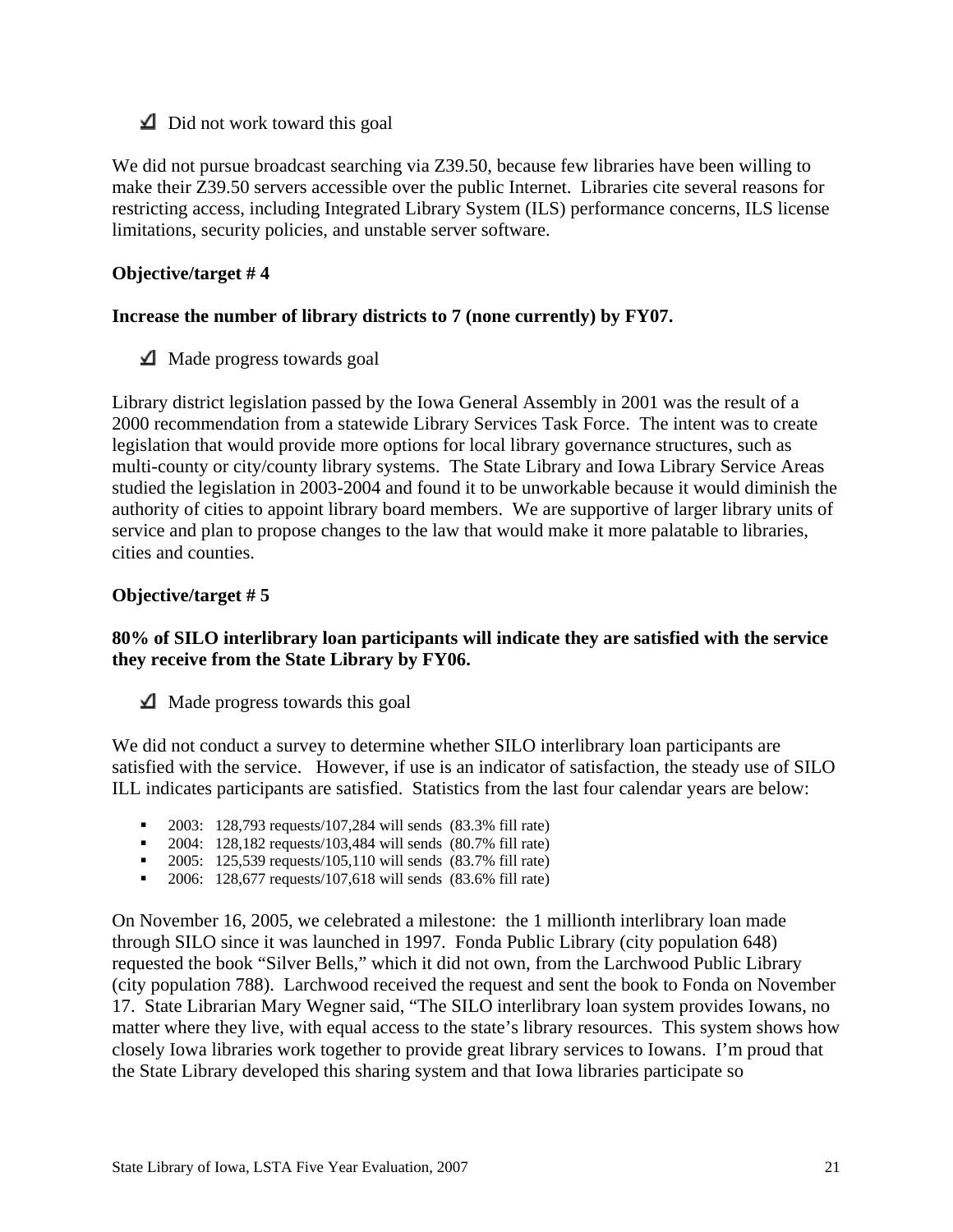enthusiastically." Larchwood Public Library Director Gayle Bruns said, "One million is great. It's like winning a million dollar lottery."

Related to the quality of ILL service, in 2004 we requested a bid from OCLC for providing unlimited access to a single statewide union catalog of library holdings. The proposal included an Iowa subset of WorldCat, plus unlimited cataloging and an interlibrary loan system, which would have replaced the Locator and SILO ILL.

A statewide task force was formed to evaluate the advantages, disadvantages, and budget feasibility of the bid. The task force was composed of users and non-users of OCLC, with librarians from university, college and community college libraries; large, medium and small public libraries; Library Service Area staff; and State Library staff. The task force met several times between September 2004 and May 2005. Members closely analyzed the bid and examined numerous pricing scenarios.

State Library staff and the task force concluded that it was not possible to accept the bid for budgetary reasons. The proposed OCLC bid offered many advantages. Unfortunately, neither the State Library nor the non-OCLC libraries had the financial capacity to sustain participation in this project over time. Task Force members hoped that Iowa will be able to move to a statewide OCLC system in the future, and recommended that Iowa libraries gradually develop readiness to move to an OCLC group catalog.

To that end, the State Library's SILO staff worked to upgrade the SILO Locator. All non-OCLC libraries were encouraged to purchase accurate, high-quality cataloging records. To help improve the records in the Iowa Locator, we had a session about MARC records at Town Meetings in 2005. Of the 243 library staff members who attended one of the seven sessions, 97% said they had a better understanding of how to submit records to the SILO Locator and the importance of the SILO Locator Minimal MARC Standards. The State Library updated standards for submitting records to the Locator and began enforcing them on July 1, 2006.

# **Objective/target # 6**

#### **80% of public library directors will be aware of changes in the law that allow for the formation of library districts by FY06.**

 $\Box$  Made progress towards goal

At the 2003 Town Meetings, the State Librarian informed the 344 librarians in attendance about the changes in the law that allowed for the formation of library districts. Estimating that 300 of 543 public libraries were represented, 55% of library directors were made aware of the law. However, as noted in objective 4 above, the law as currently written has been found to be unworkable.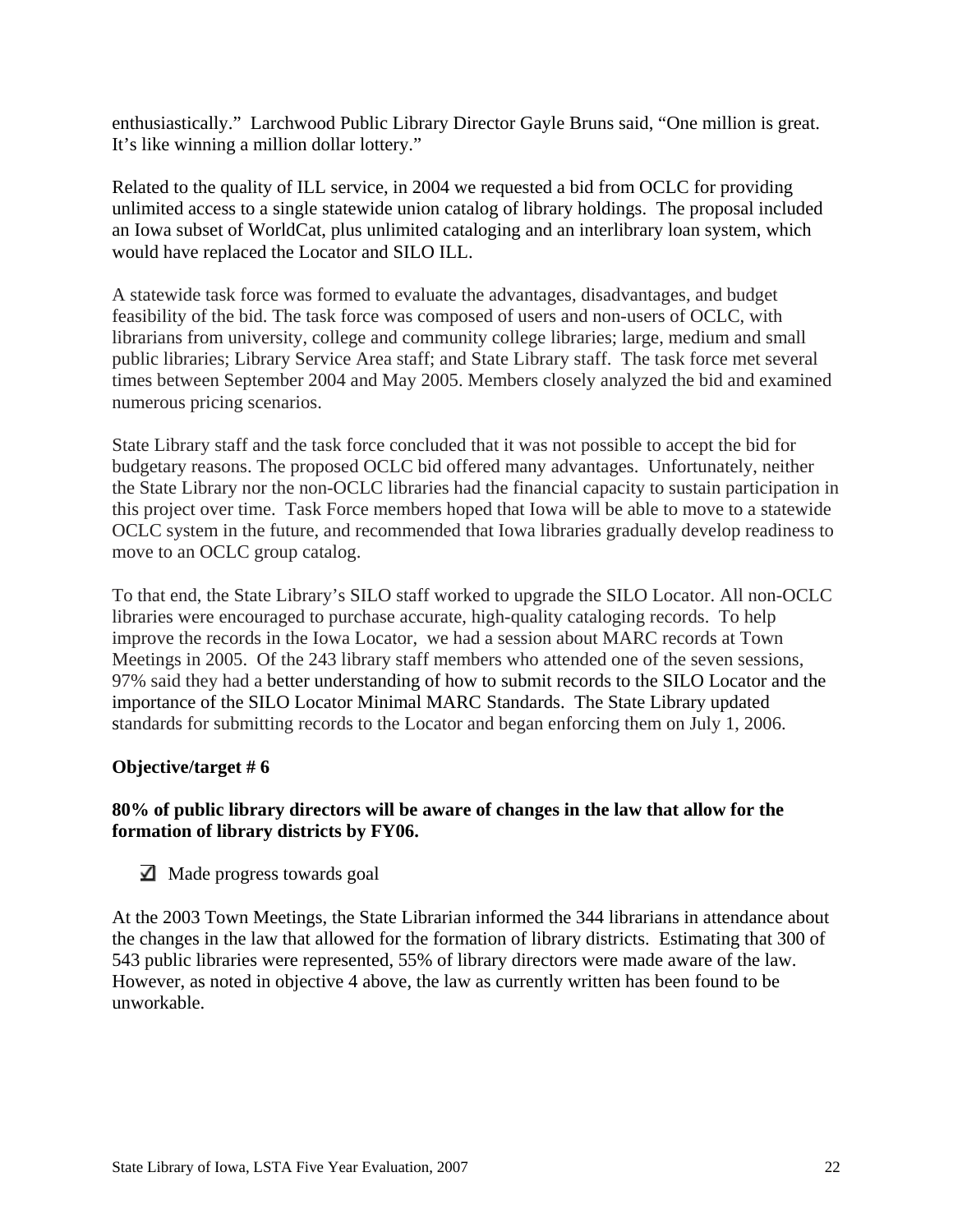Goal 5: Strengthen Iowa's libraries through state level leadership and statewide library advocacy, coordination and planning

Goal 5 General Comments:

In addition to the accomplishments described below, the State Library:

- Worked with the Iowa Library Service Areas to provide assistance to Iowa libraries in "telling the library story," including the use of Web Connect. Together the State Library and LSAs created the Telling the Library Story Web Toolkit, http://www.statelibraryofiowa.org/ld/tell-library-story
- Coordinated three Gates grants related to public access computing for Iowa libraries: Training Program Grant, Rural Sustainability Grant, Staying Connected Grant.
- **Provided coordination for the Iowa Center for the Book activities.**

#### **Objective/target # 1**

# **By FY07, 80% of Iowa libraries of all types will submit annual survey data. (Note: The State Library is not involved with collection of data from academic or special libraries.)**

 $\triangle$  Met this goal

If we are to know the condition of school and public libraries, they need to complete annual surveys. Without the information obtained from such surveys, we are not able to identify where improvements need to be made or determine if progress is being made. The number and percentage of libraries submitting annual survey data are below:

- School libraries:  $1100/1500 = 73\%$
- Public Libraries:  $532/543 = 98\%$
- All:  $1632/2043 = 80\%$

# **Objective/target # 2**

#### **By FY06, a survey of Iowa library staff will show that 80% believe the State Library provides effective leadership for Iowa libraries.**

 $\triangle$  Made progress toward goal

The 2005 Town Meeting evaluation included the open-ended question, "What are the two most important things the State Library does for you? We did not prompt respondents to think of leadership and yet, out of 351 responses, about 38% mentioned leadership either directly or indirectly. (The other responses most frequently mentioned were continuing education and interlibrary loan.) Sample responses to the question that we considered "leadership" were: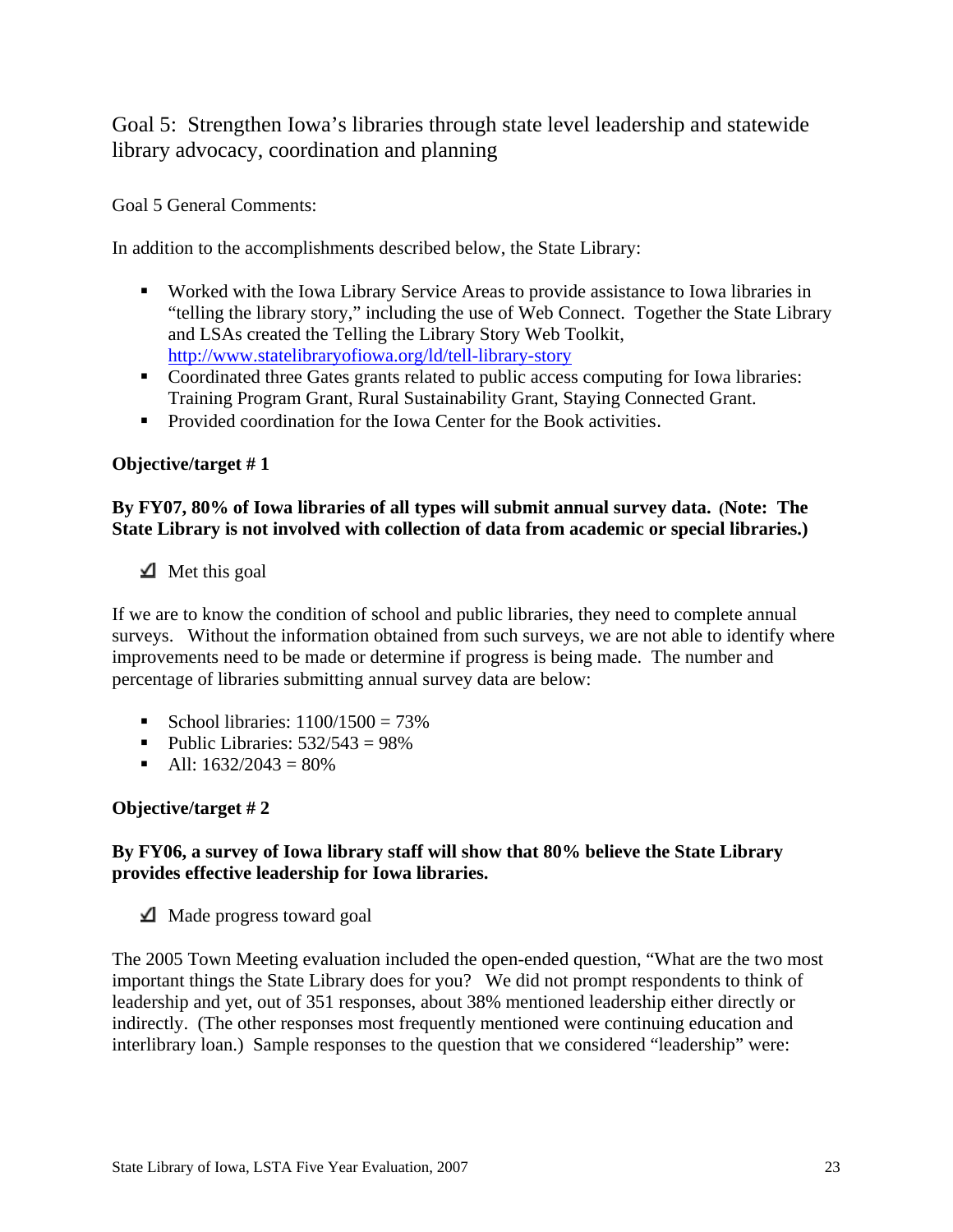- "Provides important CONNECTIONS, awareness & skills. Continuing education that supports standards of management as well as new perspectives & ways of doing things that better serve our communities."
- "The State Library works to see to it that our libraries receive as much funding as possible."
- "Keeping us informed on issues that we (the library community) need to be aware of. Providing us with the experts to be able to perform our jobs better."
- "Supports me, with help and information, both on resource work and with city issues. But most important is their willingness to fight for our libraries funding and resources, so that we may continue our work."

### **By FY06, a survey of Iowa library staff will show that 80% are satisfied with the programs, services and customer service provided by the State Library.**

 $\Box$  Made progress toward the goal

Although we did not conduct a customer satisfaction survey per se, in 2006, we hired Hill, Simonton Bell, a market research company, to conduct four focus groups of library directors. The primary purpose of the research was to assess the perception of the State Library in general and the library's Web site in particular. (We had unveiled a redesigned Web site using content management software on April 1, 2006.)

The focus group report said, "Overall perception of State Library services and staff is extremely positive. The Web site is also perceived positively. Suggestions by participants are adjustments rather than huge issues." Perception of the State Library was, "Friendly helpful, knowledgeable people who will answer any question or help find the answer." Quotes from focus group participants included:

- "They're always looking for new ways to help us."
- "They do follow-up really well."
- "They have a good response time."
- $\blacksquare$  "It's the go-to place for help"
- "I have called there often and have yet to have them not answer my question."

# **Objective/target # 4**

# **County support for Iowa public library services per \$1,000 assessed valuation will increase from \$0.17 in FY03 to \$0.34 in FY07.**

 $\Box$  Made progress towards this goal

As of FY06, county support for public library services per \$1,000 assessed valuation increased to \$0.21. Since we don't have control over the decisions county boards of supervisors make about library funding, our role has been to increase the awareness of library funding disparities and to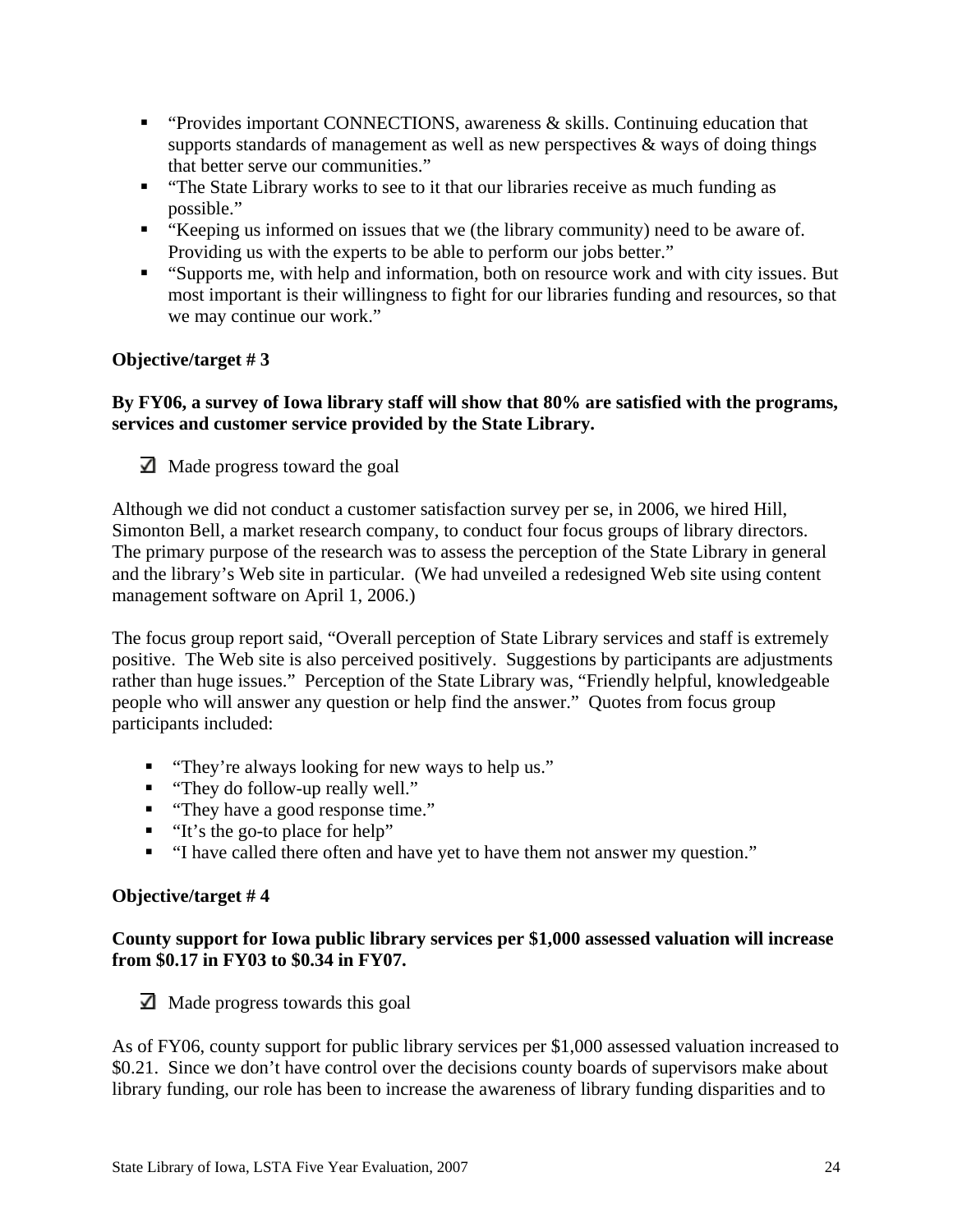provide library directors and boards with the information and tools they need to advocate for equitable funding from counties. The disparities in public library funding across Iowa are illustrated by the following statewide averages using fiscal year 2006 data:

Per Capita

- \$31.90 the statewide average city funding for public libraries
- \$13.15– the statewide average county funding for public libraries

#### Cents per \$1,000 Assessed Property Value

- \$1.17 the statewide average city funding for libraries
- \$0.21 the statewide average county funding for libraries

The Iowa Commission of Libraries, the State Library's governing board, took a position in 2005 and again in 2006, that "The Iowa Commission of Libraries strongly endorses the principle of adequate compensation for library services to all Iowans. Toward that end, the Commission encourages library boards to adopt policies regarding contracts for library services that assure equitable tax support for libraries by all jurisdictions."

To address this issue, the State Library has:

- Developed and maintained a reciprocal working relationship with the Iowa League of **Cities**
- Developed and maintained a good working relationship with the Iowa Department of Management, the official source of city and county funding information
- Raised the issue with the Iowa Commission of Libraries who took a position and explained it in a letter to every public library director and board president in 2005
- In 2005, discussed the issue of equitable funding with the director of the Iowa State Association of Counties
- **Provided seven sessions on equitable funding at the 2005 Town Meetings and** provided one evening session for trustees using video teleconferencing
- Provided information about city and county library funding on our Web site
- Supported libraries that pursued equitable funding with information and encouragement
- Wrote a front page article on equitable funding for the January/February 2007 issue of *Footnotes*, our newsletter

This is a long term issue and we intend to continue to work on it.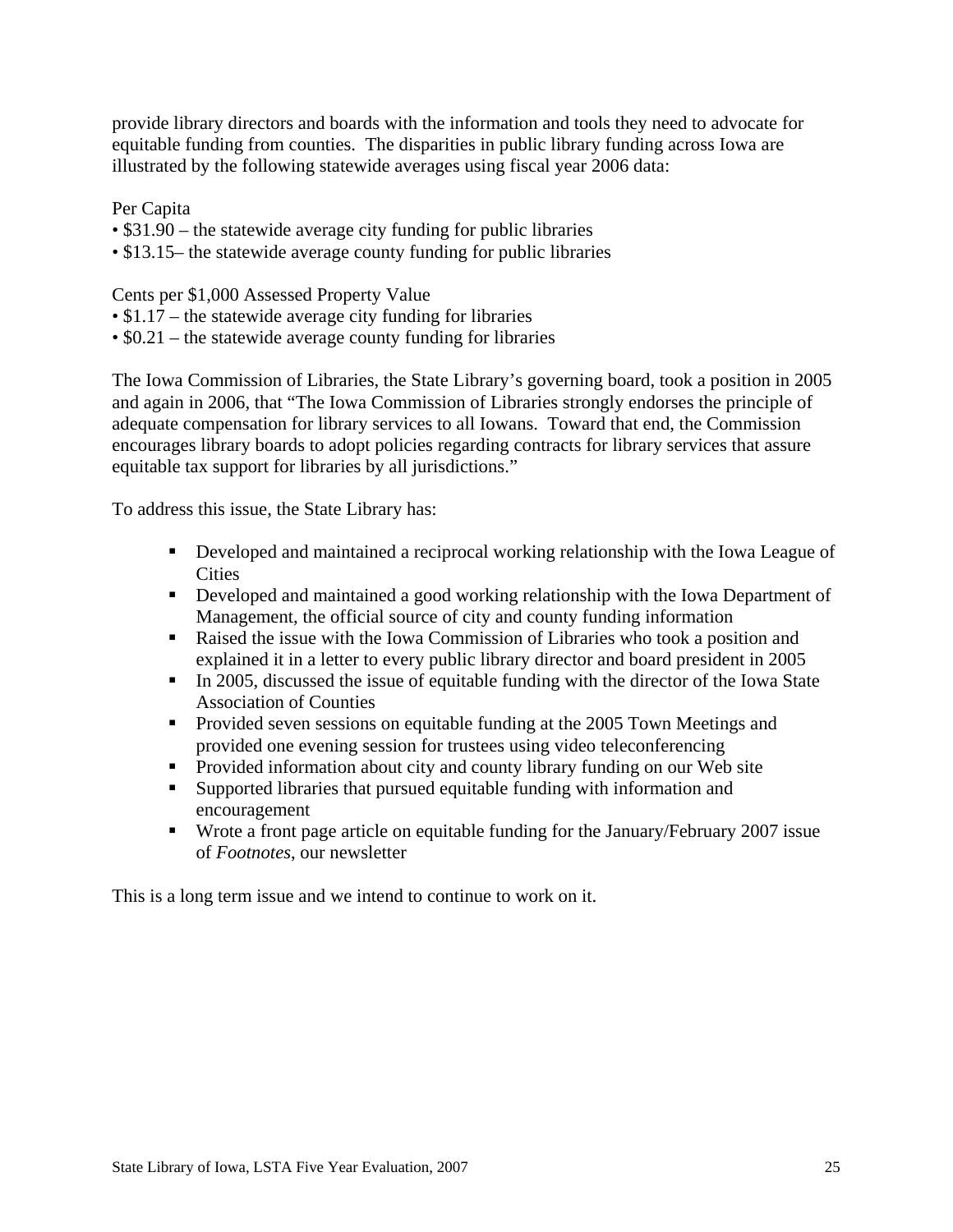# III. Results of in-depth evaluations

# Method

We conducted in-depth evaluation of two objectives related to continuing education programs, Goal 2, Objectives 4 and 5. In both cases, the evaluation method was self-reports from program participants using an online survey tool called SurveyMonkey, http://www.surveymonkey.com/ We have found this tool to be very effective for conducting both pre- and post surveys. In most cases, the link to the survey is sent to participants via e-mail following a program. They simply click on the link to get to the survey which they can complete more easily and quickly than a traditional paper survey.

We believe ease of use contributes to our high rate of return which is important for reaching accurate and reliable conclusions. (Using Town Meetings as an example, during 2003 through 2006, we had 1513 people attend. Of that number, 1255 completed surveys for an 83% return rate.) Also contributing to our high rate of return is that participants receive continuing education credit needed for recertification only after completing the survey.

# **Results**

# Objective/target # 4

80% of staff completing Public Library Management 1 and 2 classes from FY03-07 will indicate they have a good or excellent ability to deal with selected library management issues.

Over the period 2003-2006 an average 85.5% of students indicated a good or excellent ability to deal with selected library management issues after completing class. These issues include developing a positive working relationship between the library and the director; managing staff; preparing and presenting a budget; policy development; planning; identifying community needs; collection development; intellectual freedom; reference and readers advisory; serving adults, young adults, children and other groups in the community.

The table below illustrates student achievement.

| Class/Year        | Percentage indicating good or excellent ability to deal with selected |
|-------------------|-----------------------------------------------------------------------|
|                   | library management issues after completing class                      |
| PLM 1 2003        | 84%                                                                   |
| PLM 2 2003        | 87%                                                                   |
| PLM 1 2004        | 77%                                                                   |
| PLM 2 2004        | 93%                                                                   |
| <b>PLM1 2005</b>  | 86%                                                                   |
| PLM 2 2005        | 90%                                                                   |
| <b>PLM 1 2006</b> | 81%                                                                   |
| <b>PLM 2 2006</b> | 86%                                                                   |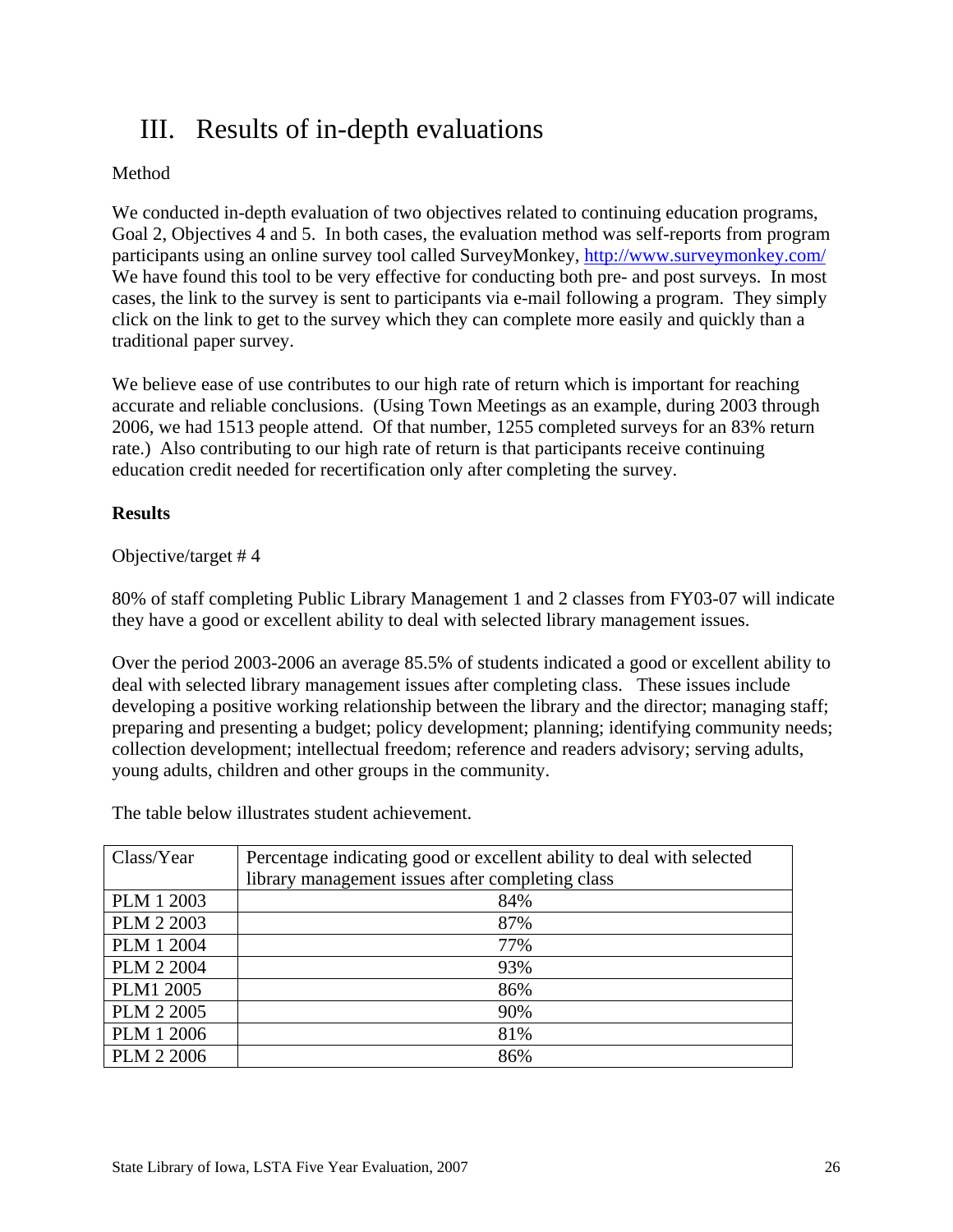In 2004 and 2006, the State Library used LSTA funds to provide leadership institutes sponsored by the Iowa Library Association. Each of the institutes had 25 participants. Results from the one-month follow-up surveys are below:

| Year | Strongly Agreed or | Statement                                                                                            |
|------|--------------------|------------------------------------------------------------------------------------------------------|
|      | Somewhat Agreed    |                                                                                                      |
|      | with the Statement |                                                                                                      |
| 2004 | 91%                | More confident about my ability to be a change agent in my<br>organization than before the Institute |
|      | 91%                | More confident about my ability to be a change agent in the general<br>library community             |
|      | 96%                | Have a greater understanding of leadership                                                           |
|      | 91%                | Feel that I have greater capacity to provide leadership in a variety of<br>settings                  |
|      | 87%                | More willing to take risks                                                                           |
|      | 83%                | More willing to pursue innovation                                                                    |
| 2006 | 82%                | More confident about my ability to be a change agent in my<br>organization than before the Institute |
|      | 100%               | More confident about my ability to be a change agent in the general<br>library community             |
|      | 100%               | Have a greater understanding of leadership                                                           |
|      | 100%               | Feel that I have greater capacity to provide leadership in a variety of<br>settings                  |
|      | 94%                | More willing to take risks                                                                           |
|      | 100%               | More willing to pursue innovation                                                                    |

For the 2004 leadership institute we also did a three month follow up survey. The results are below:

| Year | <b>Yes Response</b> | <b>Statement</b>                                                       |
|------|---------------------|------------------------------------------------------------------------|
| 2004 | 95%                 | Have you taken any risks as a result of attending the institute?       |
|      | 75%                 | Have you pursued innovation as a result of attending the institute?    |
|      | 65%                 | Are you participating in any new leadership activities within the Iowa |
|      |                     | Library Association and/or the Iowa library community as a result of   |
|      |                     | attending the institute?                                               |
|      | 60%                 | Are you participating in other, new leadership activities within your  |
|      |                     | own community as a result of attending the institute?                  |

According to the Iowa Library Association, four participants from the 2004 leadership institute have run for ILA office; two participants from the 2006 institute have run. Many of the participants are currently serving as subdivision chairs.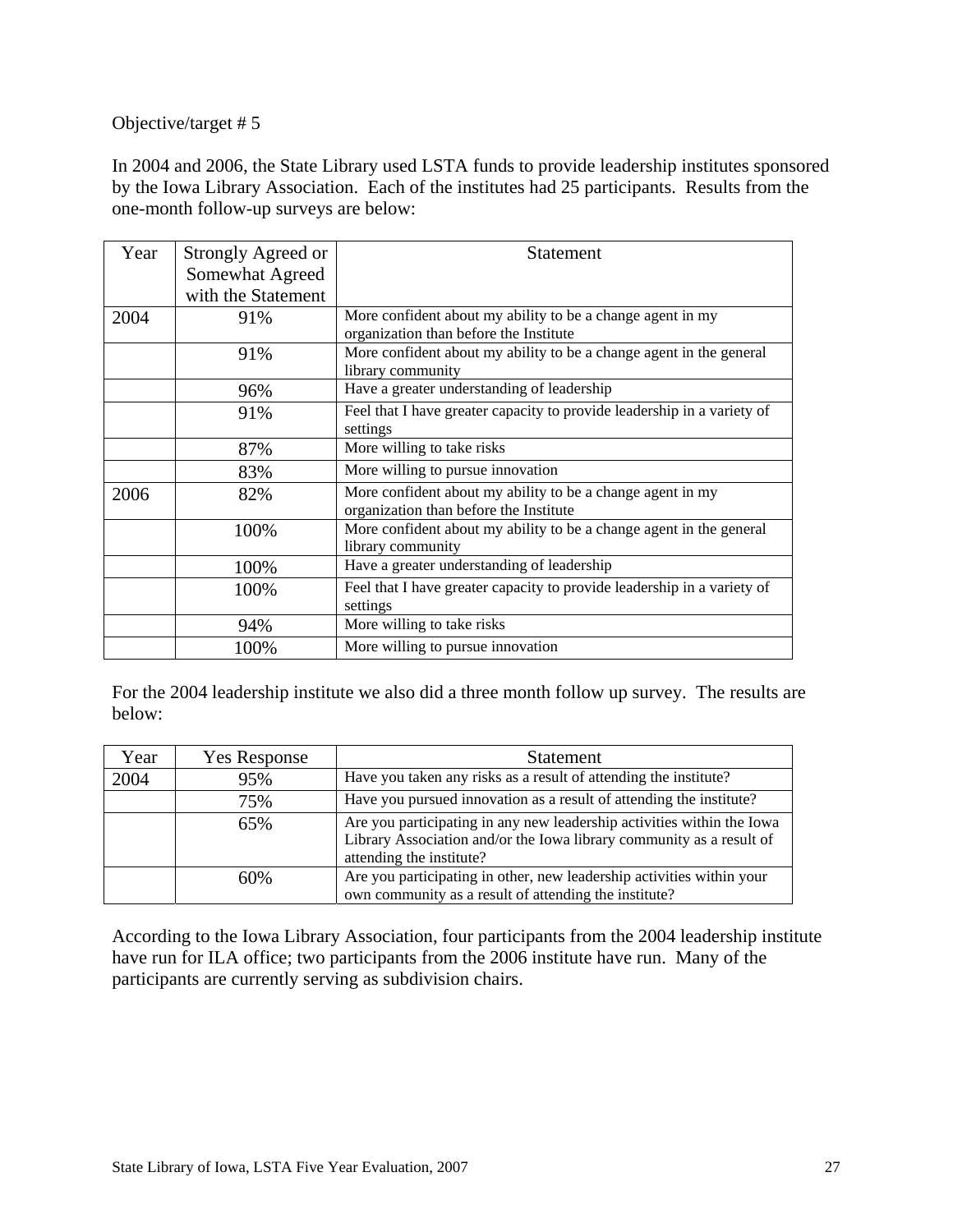# IV. Progress in showing results of library initiatives or services

We agree that outcome measurement / impact assessment is essential for improving programs, allocating resources, determining what difference libraries are making and for communicating with outside decision makers. We described two in-depth evaluations in Part III.

We have made an effort to go beyond measuring outputs and customer satisfaction to incorporate outcome measurement / impact assessment into other programs as well. Examples illustrating our progress are below.

Goal 1, Objective 8

The number of children participating in summer library reading programs will increase 10% by FY06.

By being aware of research conducted by other institutions, we can make inferences about the impact of the summer library program. One example is *The Role of Public Libraries in Children's Literacy Development: An Evaluation Report*, Pennsylvania Library Association, 2001 http://www.statelibraryofiowa.org/ld/youth-services/slp/importance/role/ . The research conducted about summer reading programs in Philadelphia studied four groups of children with low reading scores who came from low-income working families. Two groups attended summer reading programs; the other two attended day camps. After a few weeks in the programs, **the children in the summer reading program read significantly better** than those who attended camp. We can infer from this study, that the summer library programs taking place in Iowa libraries would have the same results.

Goal 1, Objective 12

The number of libraries that provide reading and literacy outreach programs to targeted populations and customers with special needs will increase by 10% by FY06.

While the number of libraries that provide such programs is an output, we can infer from the same research cited above that these programs are having an impact. The research found that public library reading programs played an important role in the **reading achievement of children who lack access to books** and other reading materials in their daily lives.

Goal 2

Improve library service to Iowans through knowledgeable, customer-oriented staff and wellinformed effective public library trustees.

While we still report the number of continuing education programs offered and the attendance which are outputs, we have improved the quality of the questions we ask on post evaluations so they get closer to measuring impact. For example, we often ask participants to self-assess their knowledge, skills, or attitude pertaining to the subject of a program they attended. We also regularly ask, "What do you plan to do as a result of attending this program?" These types of questions go beyond whether attendees liked the program and improve our ability to determine whether the program is making a difference for library staff.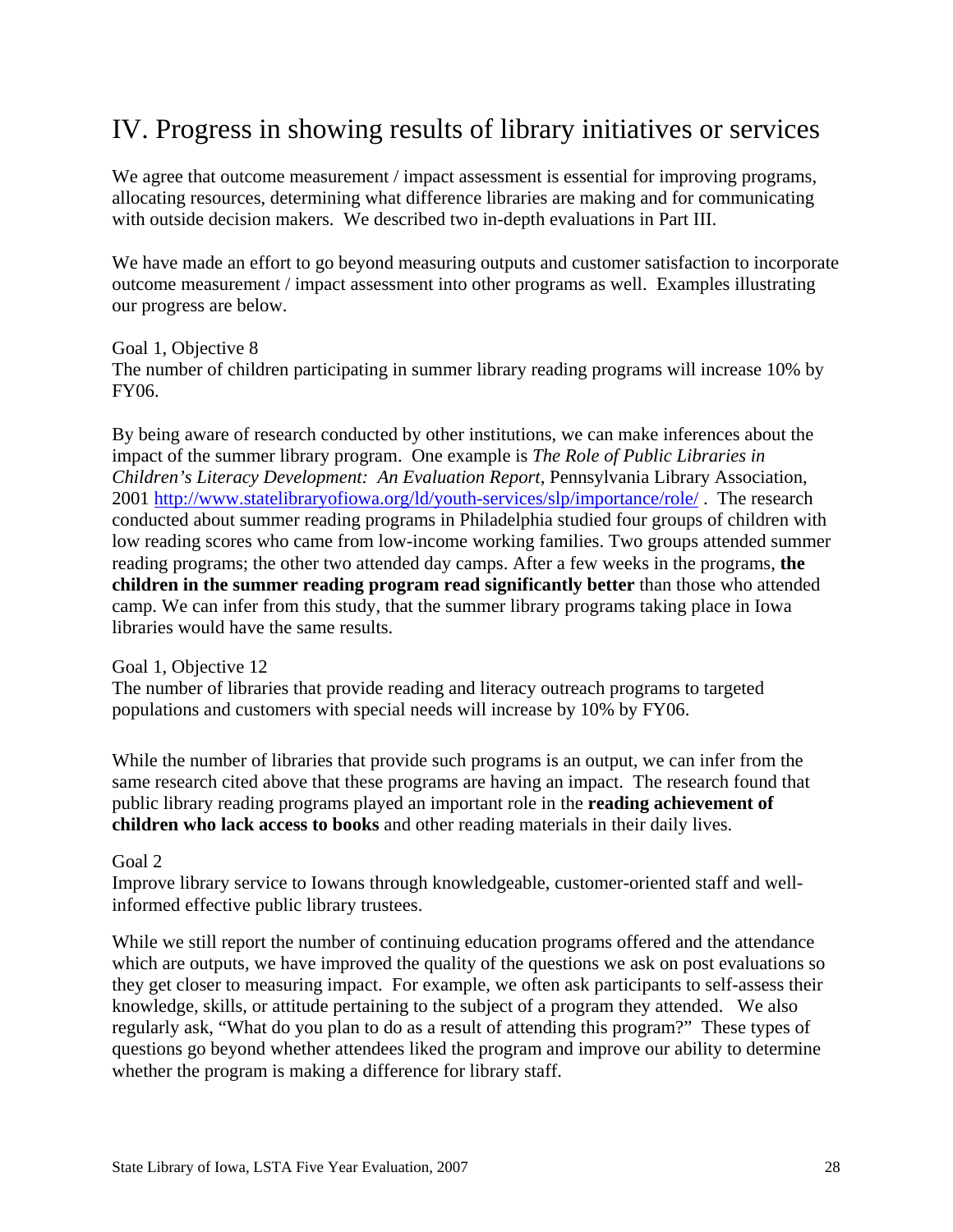Goal 3, Objective 8

Between FY03 and FY06, 80% of library staff taking training on databases and Web-based resources will indicate on course evaluations that they have improved their familiarity and proficiency with using and demonstrating electronic resources.

The assessment we conducted for this objective is another example of the improved quality of questions used in post training evaluations. After taking EBSCOhost classes participants indicated they were more proficient and comfortable with this database. The table detailing the results is included in Part II, Goal 3, Objective 8.

Goal 5, Objective 4 County support for Iowa public library service per \$1,000 assessed valuation will increase from \$0.17 in FY03 to \$0.34 in FY07.

While funding amounts are not outcomes, adequate funding is fundamental to providing quality library service. This is a "risky" objective for us because we don't have control over how well counties fund libraries. So far we have not met our objective. But by studying whether county support for libraries increases over time, we believe we are studying our own impact. Better library funding translates into more open hours, better collections, up-to-date technology and better quality programs for Iowans.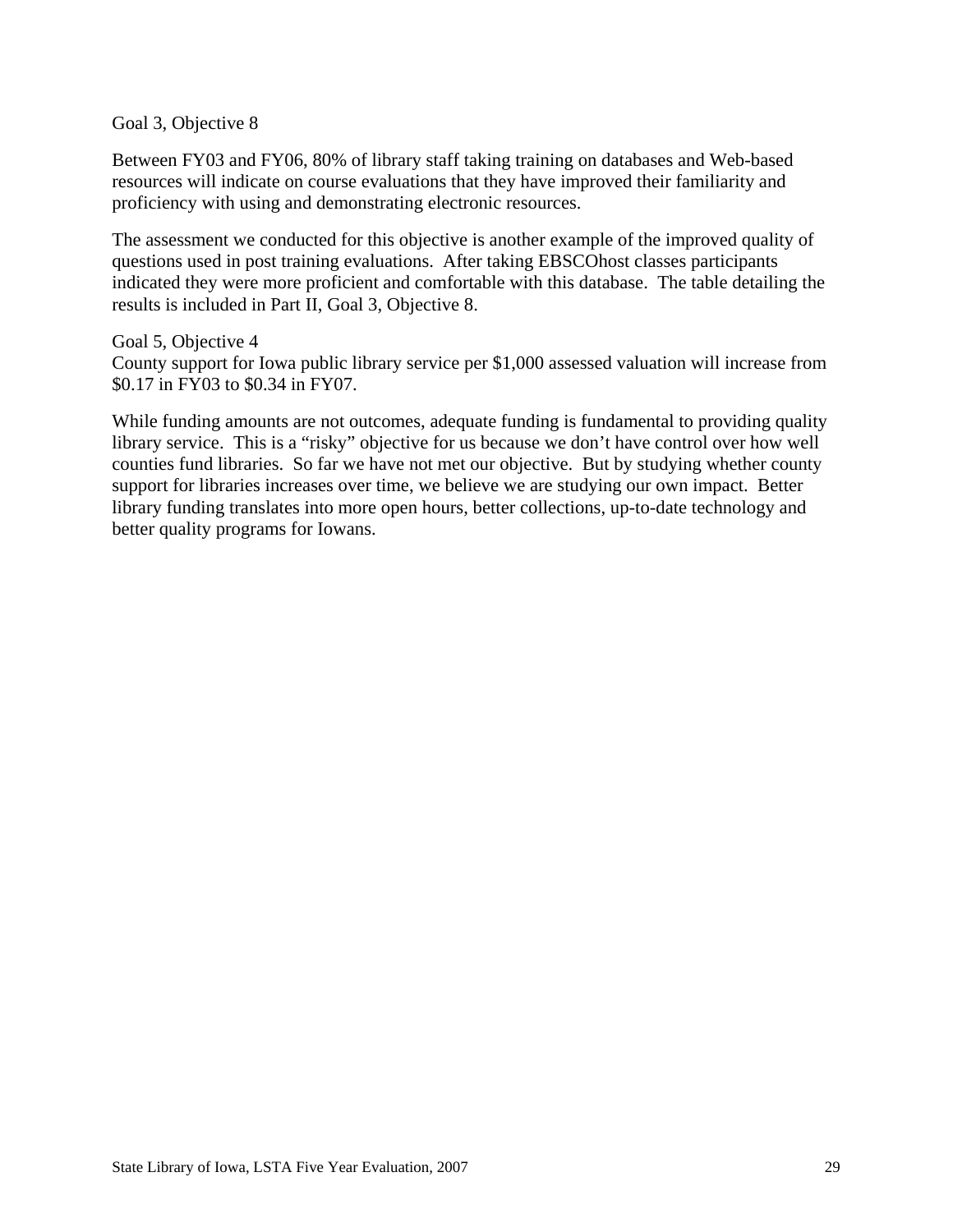# V. Lessons learned

# **1. Continue to use LSTA funding for projects of statewide impact**

Iowa librarians continue to be very supportive of our current practice of using LSTA funding primarily for statewide projects rather than for individual local projects.

# **2. Consider carefully the ramifications of taking on additional projects**

Our staff workloads are such that when a staff member is given an additional assignment, it results in the staff member not being able to do something else. This seems obvious now, but we have learned that we need to consider all the ramifications of taking on other projects and consciously decide what is not going to get done if we take them on. The best examples are the opportunities we had from the Gates Foundation to administer three grant programs (Training Grant, Staying Connected, Rural Sustainability) on behalf of Iowa public libraries. Administering these three grants prevented us from carrying out some of the LSTA activities we expected to accomplish at the time we developed the 03-07 Five Year Plan.

# **3. Leverage staff resources and non-federal funding to carry out our LSTA plan**

Whenever it was possible, we used state funding and grant funding (such as the Gates Foundation) to further our existing LSTA goals. We continue to feel this is preferable to using non-federal funds to go in a direction inconsistent with our goals. By taking this approach we have been able to accomplish more of our LSTA plan and convey a consistent message about our priorities.

# **4. Measure progress regularly and frequently**

We needed more continuous measurement: regular (at least annual) snapshot of progress made toward achieving LSTA objectives. We plan to assess progress with the 2008-2012 LSTA plan at Library Development staff meetings at least every three months.

# **5. Write objectives that come closer to measuring impact**

For future LSTA plans, we need to improve our ability to develop objectives that can be measured in terms of impact. All of our objectives were "worthy," but many of them involved counting outputs. In several cases, it was difficult to obtain the data needed to evaluate the impact. It would be better to have fewer objectives, but have ones that measure impact.